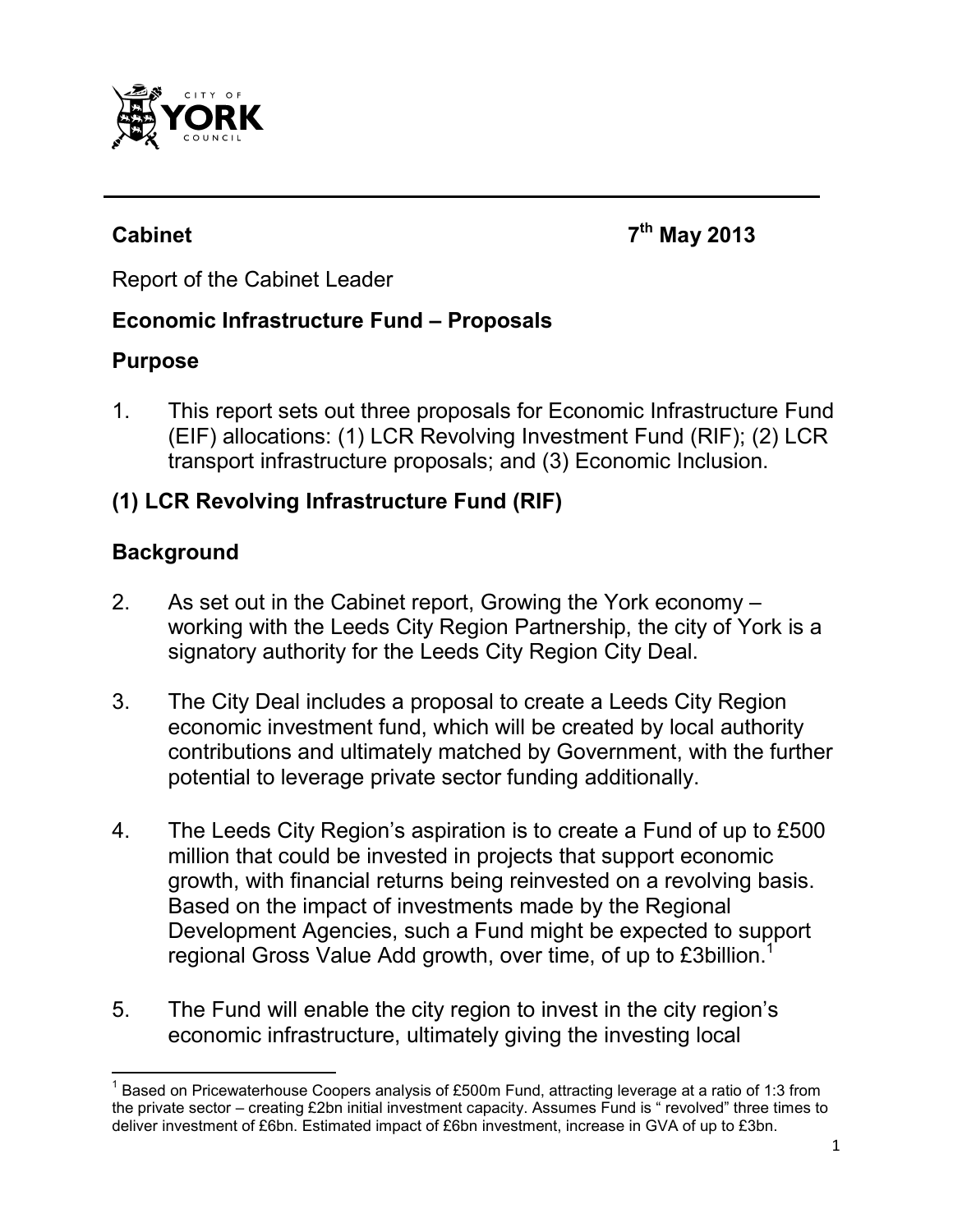authorities an opportunity to both experience the growth that will result from the investments made by the fund, and a commercial return on their investment.

- 6. The Fund will only invest in projects that can offer a commercial return. As a "revolving investment fund", the Fund will recycle return on investment back into the Fund. Public sector returns from the Fund will be recycled within the wider Investment Fund for the benefit of the City Region economy. This approach, supported by the governance arrangements outlined, allows all public sector investors to gain local benefit over time.
- 7. The Revolving Investment Fund will focus on investment opportunities that can create or accelerate economic growth and offer a commercial return. Its purpose will include:
	- Developing and offering a range of finance products (e.g. debt, equity, guarantees) to meet identified market need and accelerate economic development;
	- Providing finance on a commercial basis for investments that are aligned to the delivery of the LCR strategic economic priorities;
	- Making investments which complement and are additional to other local and national funding initiatives available in the LCR (including, for example, "West Yorkshire Plus" Transport Fund and UK-wide
	- Central Government supported funds such as UKGI) to ensure limited resources are targeted at activities that are truly additional;
	- Encouraging private sector investment into LCR; and,
	- Providing skills and /or capacity to support a more commercial approach to investment within the City Region (potentially working alongside in house public sector teams to share skills, knowledge and networks).
- 8. The Revolving Investment Fund will therefore operate alongside a wider range of funding mechanisms (including the Transport Fund) that can support other investments needed to grow the economy which cannot be funded on a commercial basis.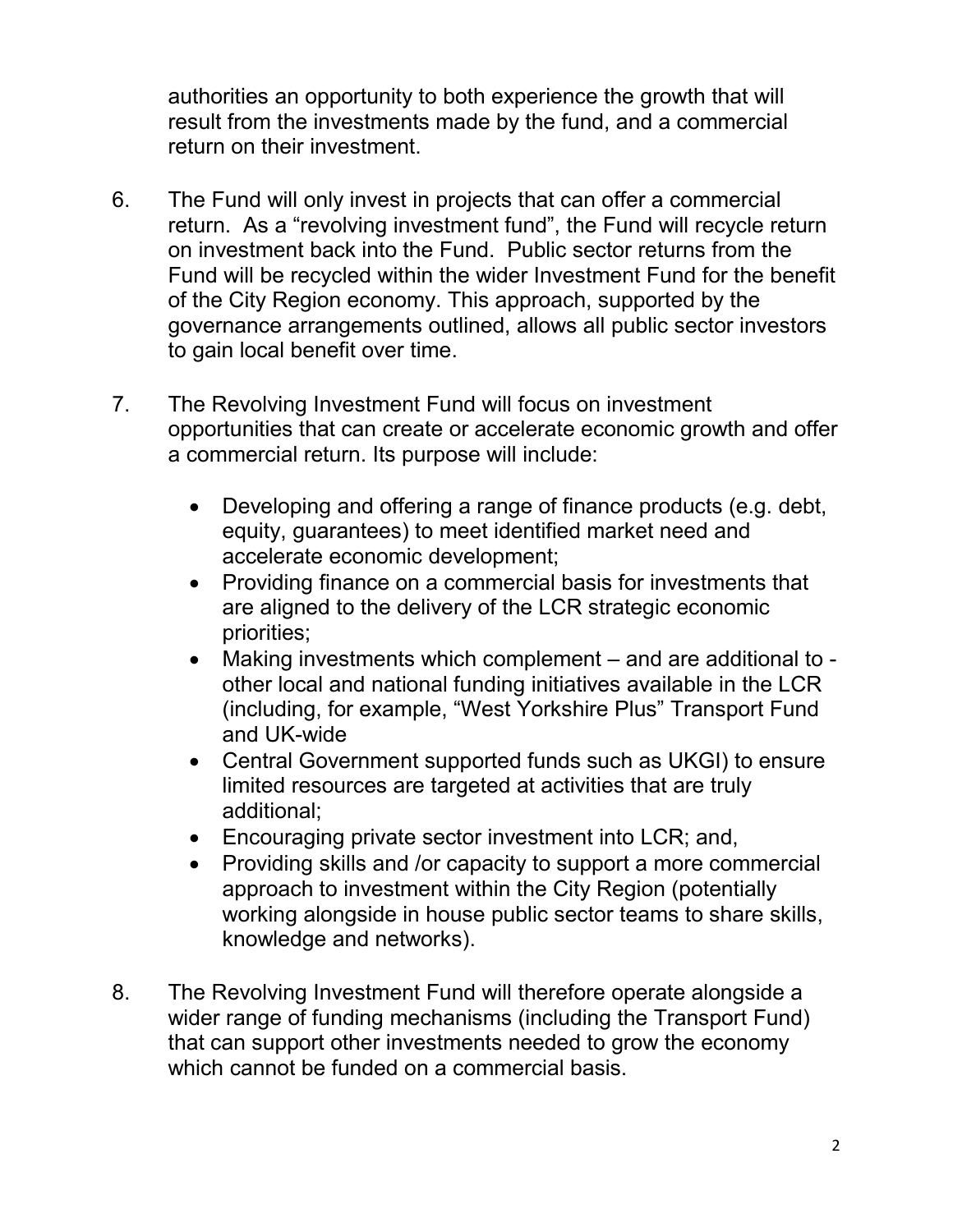9. There are currently six of the LCR authorities agreed to co-invest in the Fund - York, Leeds, Bradford, Wakefield, Kirklees and Harrogate – each of which is contributing a share to the initial pot of funding, which will be used to kick start the Fund and enable it to start investing in projects. The initial commitment proposed from the local authorities is £18.454m, with York's proportion of this set at 8.84% of the total  $-$  or £1.632m.

## **Proposal**

- 10. The proposal is for City of York Council to invest **£1.672m** from the EIF in the LCR Revolving Infrastructure Fund. This cost includes the capital investment of £1.632m and £39.82K of revenue funding required to support the development of the project. Any commitment by the Cabinet would be subject to approval of the strategic appraisal framework (SAF) and robust governance arrangements. A further report on the final governance arrangements, and management of the fund, and risk assessment, will be brought back in the future. Regular monitoring reports will also be provided once the fund is established.
- 11. This commitment will ensure that York benefits from the return on investment generated by the fund.

## **Rationale**

- 12. The rationale for the investment is that in the current economic climate, investment in infrastructure will not happen without some degree of co-investment from the public sector.
- 13. The investment priorities of the fund will enable greater integration of the city of York's labour market and supply chains with the Leeds City Region and wider national and international markets. The investment made by the fund will ensure that the city's offer to both indigenous business and inward investing business is as attractive as possible.

## **Analysis**

14. The Fund itself, with its potential to leverage further public and private sector investment is likely to produce up to £3billion in economic impact, based on PwC analysis (2012). The funding will enable the city region authorities to maximum value generated by each pound invested to priorities set by the city region authorities.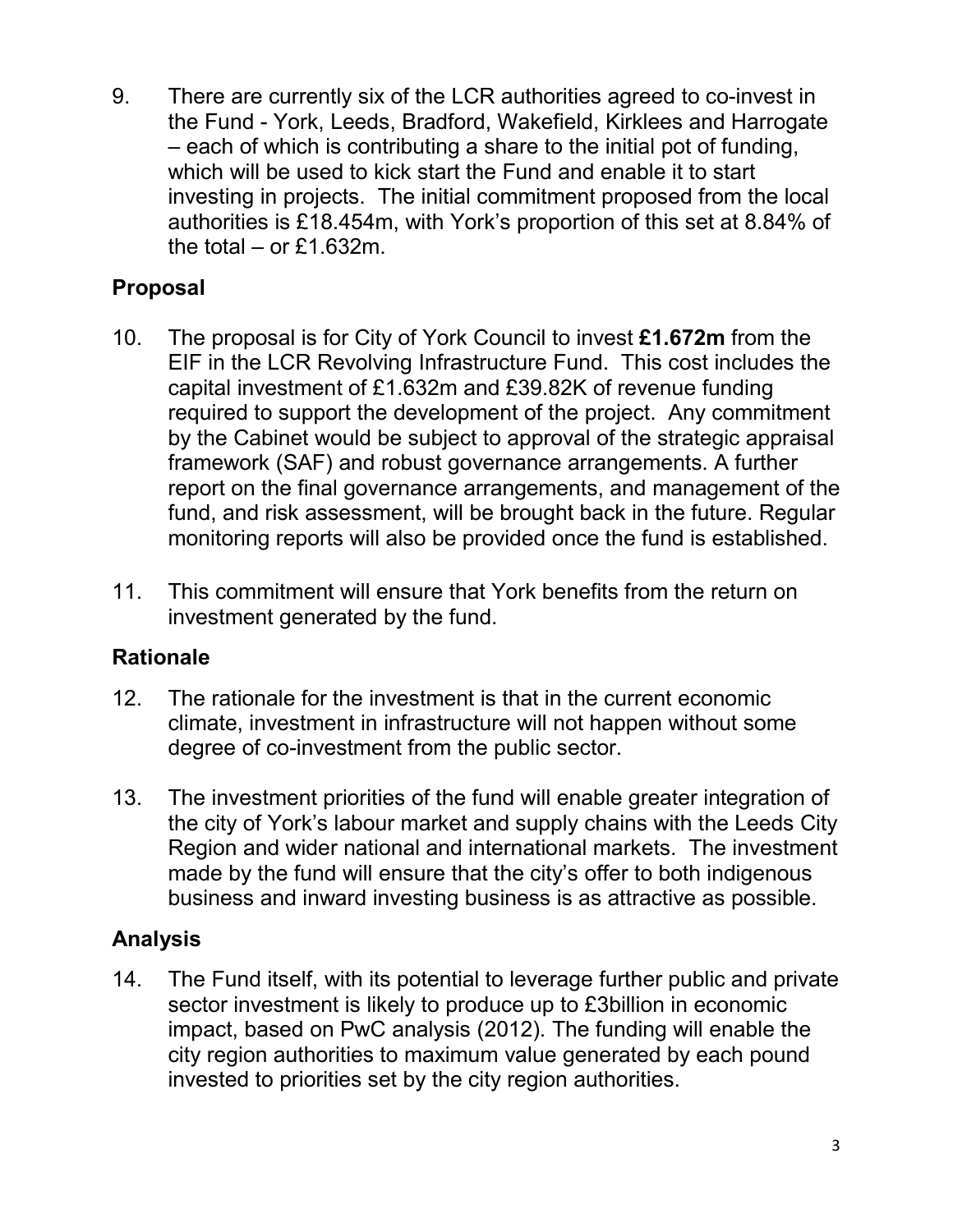15. Not investing in the Fund would mean that York will lose potential benefits generated by the Fund, and the returns that might otherwise accrue to the city's investment.

## **(2) York – LCR Transport Package**

# **Background**

- 16. As part of the York Economic Strategy and the Council's Creating Jobs, Growing the Economy and Get York Moving priorities, there are several emerging priorities for transport infrastructure to better connect the city of York with the Leeds City Region as its natural or "functional economic market area."
- 17. To this end, City of York Council has been a proactive partner within the Leeds City Region City Deal, which is set to draw down devolved responsibilities and funding for transport schemes to the city region authorities taking part. The City of York Council is working through Leeds City Region Partnership structures and through the city's associate membership of the Association of West Yorkshire Authorities to create a new West Yorkshire plus York Transport Fund (WYYTF) of up to £1bn, and to prepare the city's investment priorities for appraisal for the WYYTF programme.
- 18. As in the case of the LCR RIF, there is a need for City of York Council to contribute alongside the other participating local authorities to enable the Government to then devolve funding to the local areas of West Yorkshire and York. As such, there is a necessary investment by CYC in the Fund of £500K, which contributes to the overall pot of funding, to which there are six total contributing authorities. The other five authorities are the five West Yorkshire authorities of Leeds, Bradford, Wakefield, Calderdale and Kirklees.
- 19. As part of this work to ensure that York is playing a proactive part in the development of this new deal for the city region in transport, and accessing its share of this deal, the city needs to look at kick-starting and developing the case for key schemes that could in future draw down from the city region deal.
- 20. It is estimated that a budget of £50K will be needed to provided capacity and for the preparation of business cases and investment propositions for the city's investment priorities to the Fund. Projects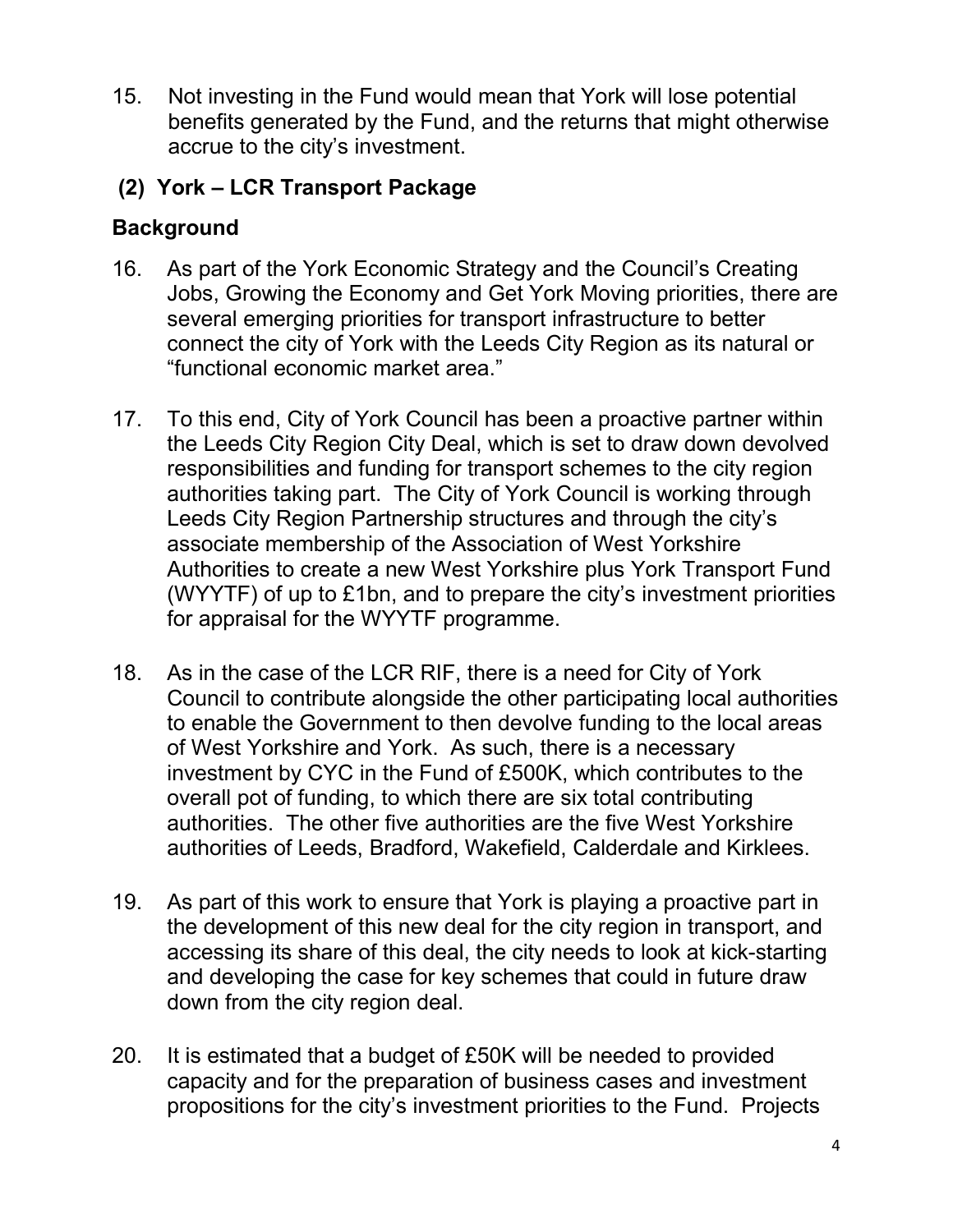to be included in this package will include commissioning of feasibility and business case preparation for the rail line from Leeds – Harrogate – York line and the potential for this to be extended to Leeds Bradford International Airport (LBIA), as well as in the near future, the provision of funding to kick start the city's investment in the WYYTF and the potential for piloting the reinstatement of the bus from York city centre to LBIA (previously run as Yorcoach).

## **Proposal**

21. The proposal is for Cabinet to approve **£550K** for this package of projects. This includes investment in the WYYTF of £500K and £50K for revenue costs for feasibility work required to prepare business cases for the city's key transport investment priorities as outlined.

## **Rationale**

22. The rationale for the proposed investment is rooted in the rationale for the city's involvement in the Leeds City Region LEP and working to achieve greater links with the Leeds City Region market area. This rationale is covered in more detail in the previous report on **Growing the York Economy – working with Leeds City Region Partnership**.

## **Analysis**

- 23. The project enables the city to progress the development of further connectivity with the functioning economic market area in the Leeds City Region, identified in the prior report on progress made by the City of York in working with Leeds City Region authorities on the delivery of one of the country's first City Deals.
- 24. In the current political and economic climate, the mechanism for leveraging both public and private investment into transport is based on a model of co-investment – so for the Government to devolve powers and funding pots, it needs to see that the local authorities in an area can work together to create a fund of critical mass, against which it will match devolved pots of funding. Further, the attraction of private investment into the city requires that sufficient infrastructure is in place to enable development and business growth to be possible.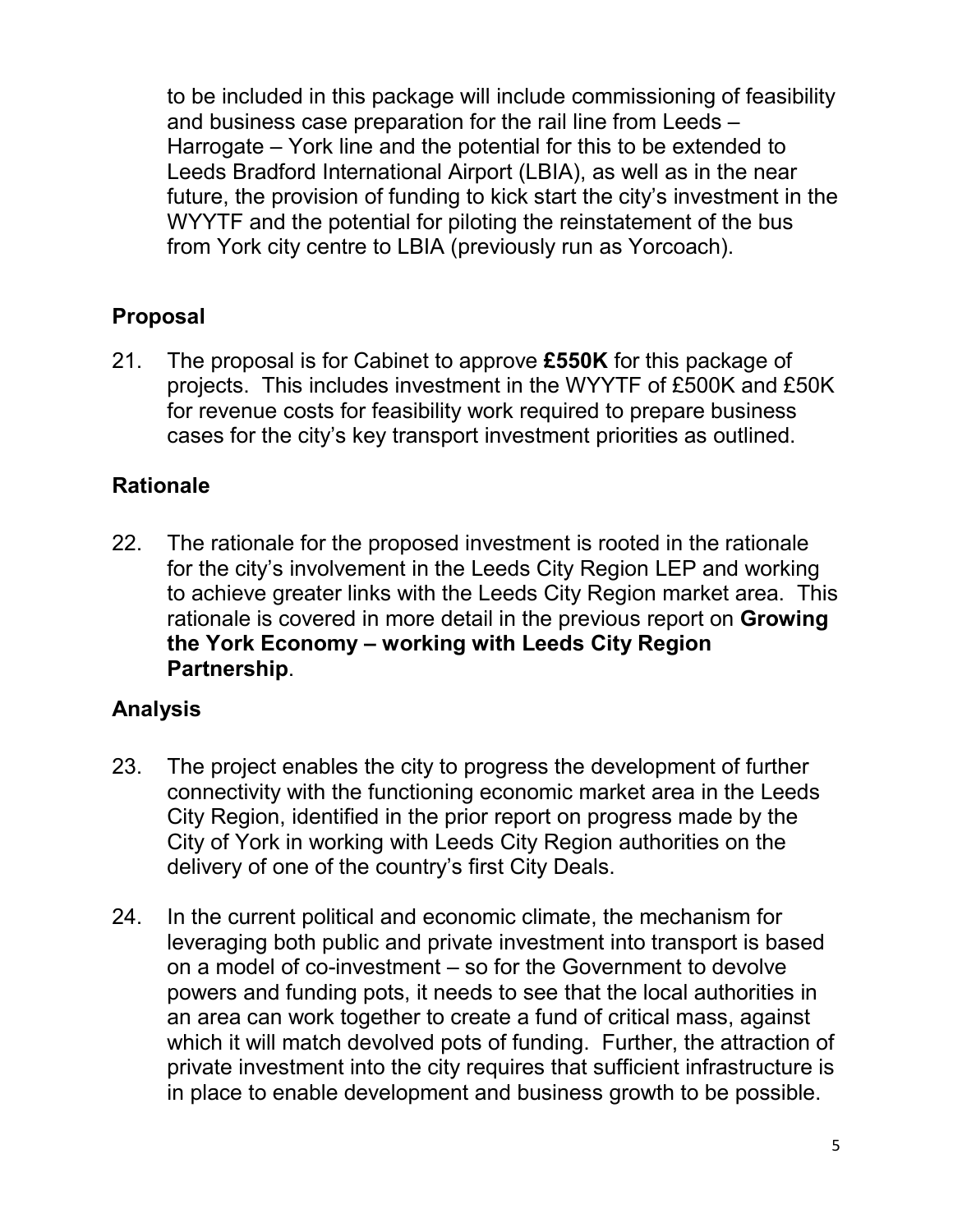- 25. As such, this funding will provide a significant boost to the city's efforts to fund the infrastructure required to unlock sites like York Central, and will better enable the city's ability to attract funding to other critical priorities like road and rail improvements – without which the city will be constrained in future growth prospects.
- 26. Without the investment proposed, the city stands to lose out on the potentially significant devolution of major scheme transport funding and decisions on offer via the Leeds City Region City Deal. Without the opportunities thus presented, the city stands to be constrained from further economic growth.

## **(3) Economic Inclusion Programme**

## **Background**

- 27. One of the core themes of the EIF is Economic Inclusion (Connecting People to Jobs and Opportunities), and work has been undertaken to assess current levels of activity to address economic inclusion as a priority, as well as identifying those groups of residents that still find it difficult to engage and progress through the labour market, gaps in support – and where EIF funding could be used to intervene. Appendix A to this report is the Economic Inclusion Policy paper presented to Creating Jobs Growing the Economy Board in December 2012 that outlines this detail.
- 28. Considerable analysis of the needs of employers and the workforce have also been undertaken in an attempt to ensure the latter have the appropriate skills, knowledge and support to access opportunities in employment or self-employment. The full report of this analysis is available in the full Employment and Skills Assessment of Need undertaken recently.
- 29. This Assessment has been mapped against existing mainstream nationally funded programmes of activity to identify where there are gaps and where intervention is needed to maximise the potential that exists to connect residents to existing jobs and opportunities. This mapping of priority needs against existing activity is set out in **Appendix A**.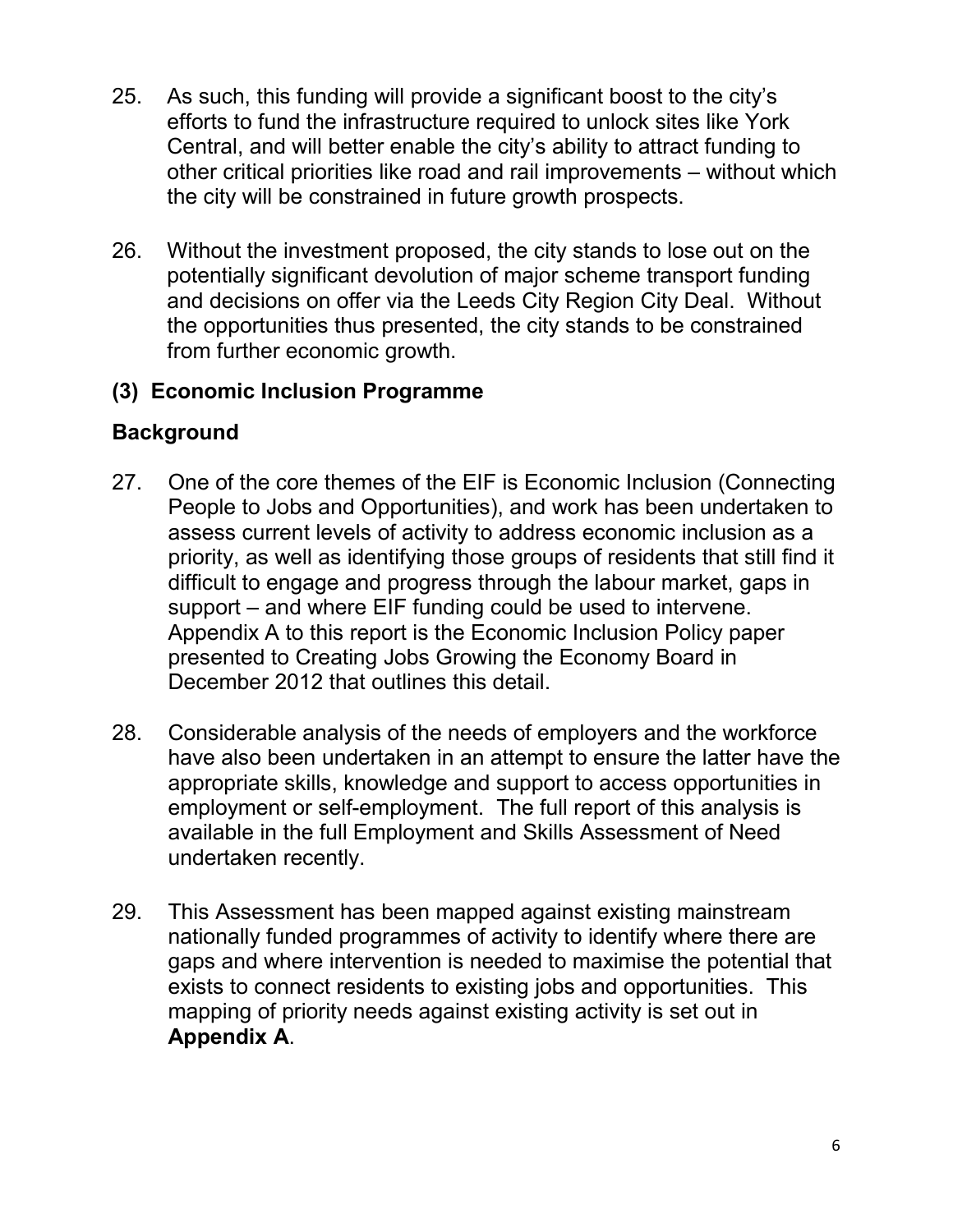# **Proposal**

- 30. The proposal is to allocate **£200,000** from EIF to fund a **3-year programme of activity** targeted at 3 themed strategic priorities, based on gap analysis of York's Employment and Skills Assessment of Need. The programme will assemble a series of smaller, targeted interventions and activities which will specifically be aimed at connecting residents to jobs and opportunities.
- 31. Project proposals are being sought from city-wide partners (including City of York Council in its own right) to cover activity over the next 3 years:

## **i. Transitional Support**

For residents who are seeking work and / or facing redundancy, with a focus on:

- **Jobs Fairs**
- **Work Experience opportunities**
- **Simplifying access to Information, Advice and Guidance**  for jobs, training, careers and self-employment / business startup
- **Removing financial barriers** (measures will be supported via the Financial Inclusion Policy and action plan)

#### **ii. Routes to Employment and Self-employment**

Targeted programmes to equip residents with the right skills, knowledge, attitudes and experience to support their route to sustainable employment / self-employment, including matching residents to unfilled vacancies, with a focus on:

- Young People (18-24)
- Lone Parents
- Older People (over 50)
- Adults with Learning Difficulties and Disabilities (including mental health)
- Those who are socially excluded, such as ex-offenders
- Basic skills (literacy, numeracy and IT/ digital literacy)

## **iii. Creating Employment Opportunities**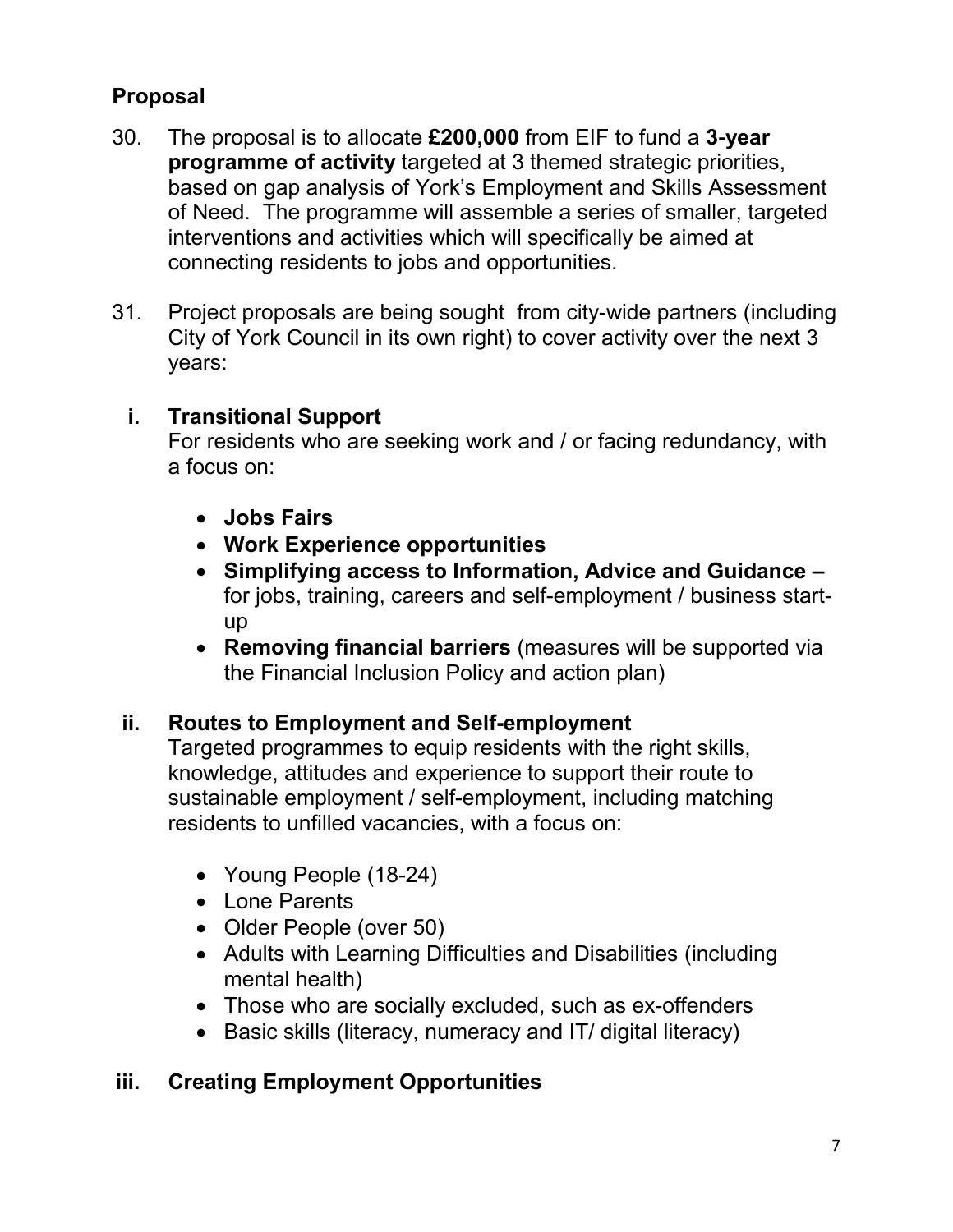Targeted activities that promote the business case for a diverse workforce and that maximize local recruitment and training opportunities, with a focus on:

- City of York Council, in its own right (linking to actions identified within CYCs Single Equalities Scheme)
- CYC's Procurement and Commissioning Framework to influence the employment and recruitment practices of suppliers and commissioned services
- Aligning opportunities to transformational capital projects such as those supported by City of York Council's Economic Infrastructure Fund, the regional growth fund, as well as other major capital projects approved across the city
- The wider business community
- 32. Rather than bringing each small project back to Cabinet for sign off, it is intended that Cabinet delegate authority for the approval of projects within the programme to the internal Creating Jobs, Growing the Economy Board, chaired by the Chief Executive, and attended by senior managers with portfolios relevant to this Council Priority on a monthly basis. Such delegated authority will enable the Council to move forward projects in a flexible and responsive way as the market develops over the three year period.

#### **Rationale**

- 33. The rationale for the investment is the potential for employment creation by connecting residents to jobs and opportunities.
- 34. Activity supported will also contribute towards a positive social return on investment by moving residents off benefits into paid employment and increasing the circular flow of income at a neighbourhood level.

## **Analysis**

- 35. Investment approved will support projects that engage with priority groups, deliver tailored interventions to support progression to the labour market and achieve job outcomes which could include selfemployment.
- 36. Projects supported will fill the gaps locally for priority groups, adding value to existing mainstream provision offered by the Department for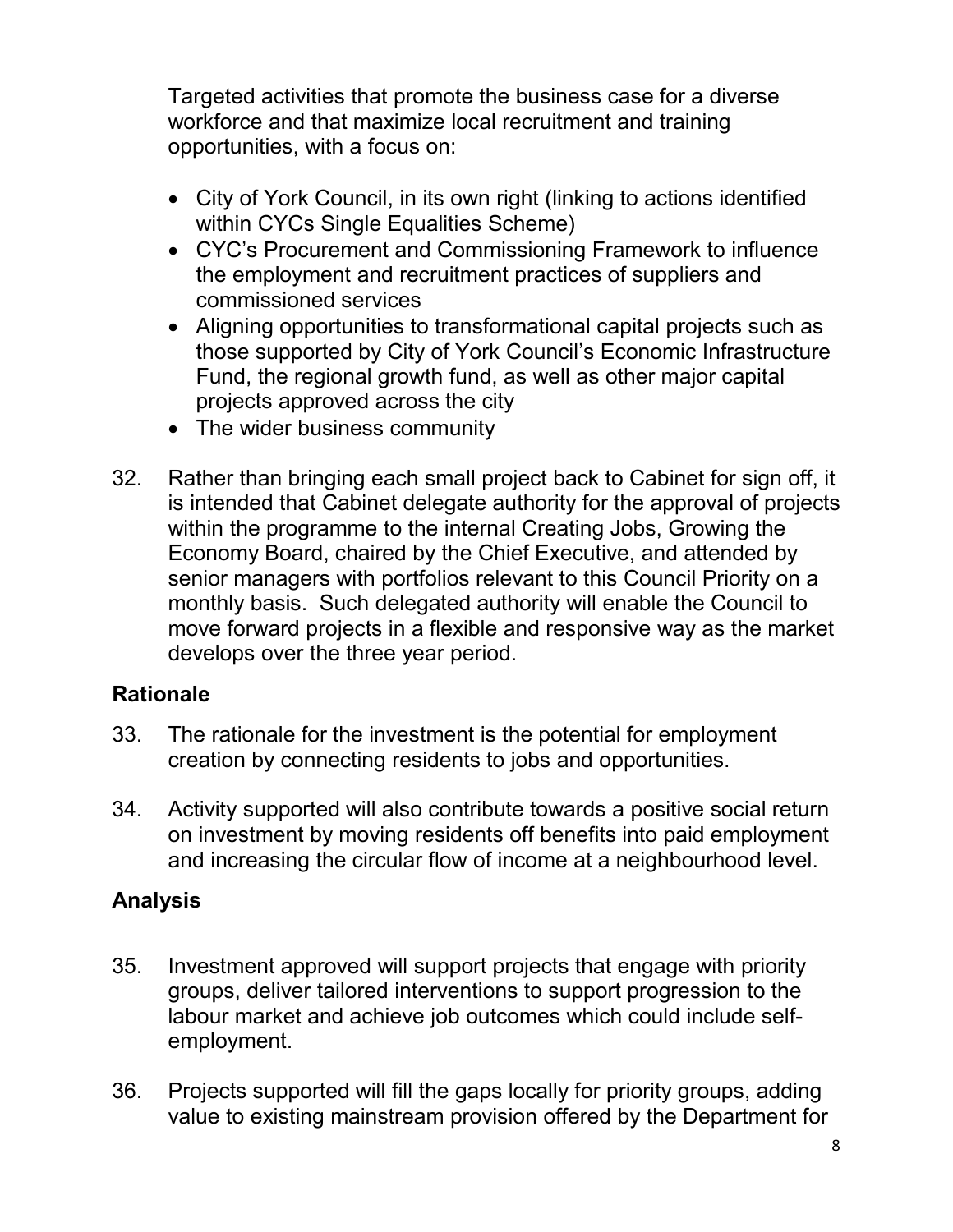Work and Pensions, Job Centre Plus, the Skills Funding Agency and European Social Funding.

37. This investment could leverage additional funding through the regional Job CentrePlus Flexible Support Fund.

## **EIF Spend to Date**

- 38. The EIF spend proposed in this report totals £2.387m.
- 39. The EIF total commitment to date is £13.372; £2.651.5m of this is revenue and £10.720m of this is capital.
- 40. If the Cabinet approves those projects under consideration, that total will increase to £15.759m. This leaves £12.74m left of the total EIF budget.
- 41. **Appendix B** to this report provides a breakdown of this spend in detail and summary tables showing commitments against funds available.

## **Council Plan**

- 42. The proposals will support the delivery of Council Plan Priority 1: Create Jobs Grow the Economy directly through the following mechanisms:
	- **LCR Revolving Investment Fund** will generate potential investment above and beyond the city's initial investment which has the significant potential to support both indigenous business investment in the city as well as help the city to attract new inward investment to the city
	- **York LCR Transport package** will provide greater connectivity which will enable a greater number of both leisure visitors, business visitors and commuters to access and depart from the city of York from regional, UK and international markets
	- **Economic inclusion programme** will safeguard and connect individuals to jobs and opportunities, thereby providing an increase in employment for city residents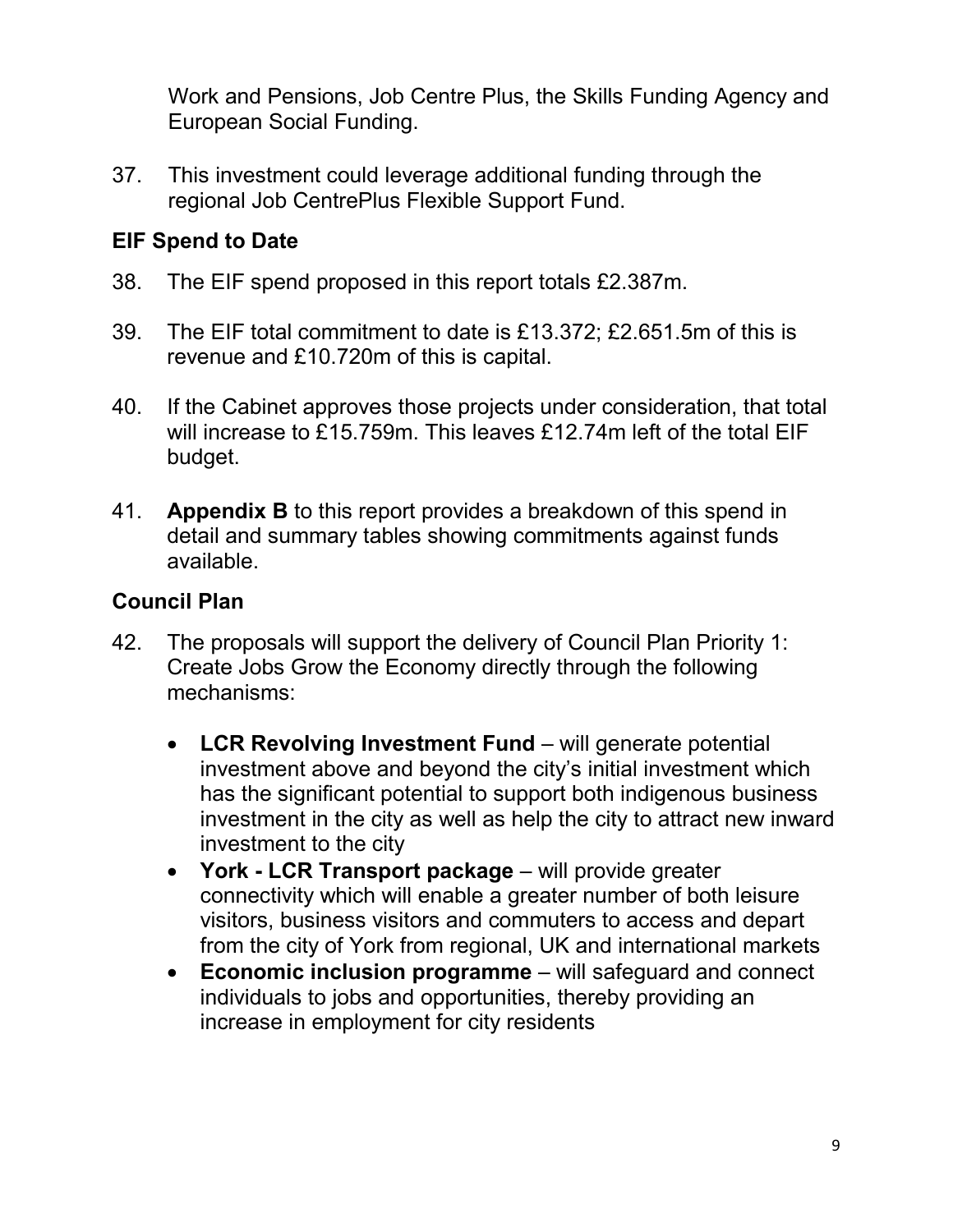# **Implications**

Financial

43. The EIF has already been approved by Cabinet in April 2012, and the funding will come out of this established Fund.

## Human Resources

44. There are no human resources implications arising from this report.

#### **Equalities**

45. There are no equalities implications arising from this report.

Legal

46. There are no legal implications arising from this report

## Crime and disorder

47. There are no crime and disorder implications arising from this report.

## Information Technology

48. There are no information technology implications arising from this report.

## Property

49. There are no property implications arising from this report.

## **Other**

50. There are no other implications arising from this report.

## **Risk Management**

51. There are no known risks arising from the report.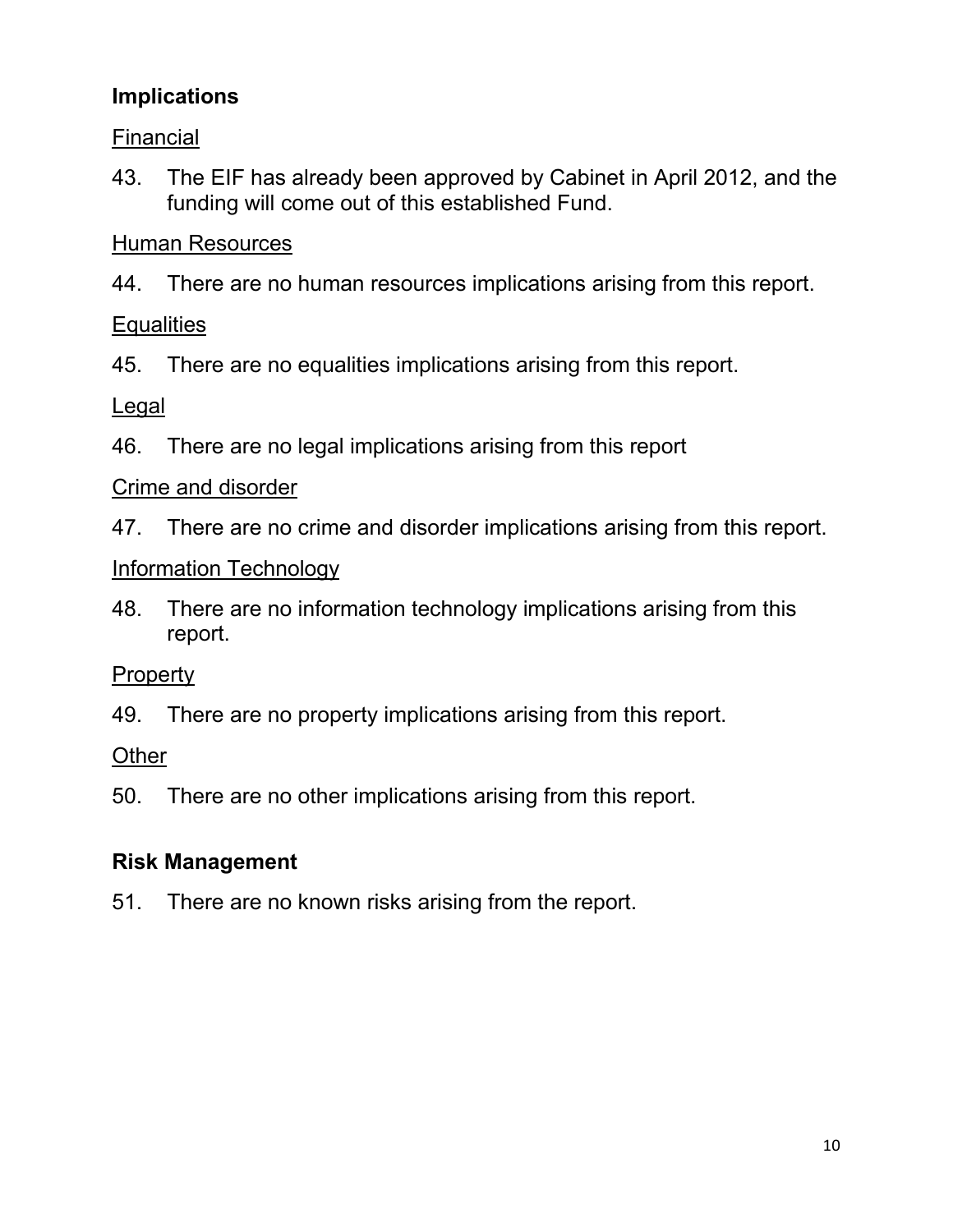#### **Recommendations**

- 52. Cabinet is recommended to:
- Approve the EIF allocations of:
	- o £1.672m for CYC to invest in the LCR Revolving Investment Fund (RIF), subject to SAF and governance arrangements approval which will be brought back to a further Cabinet meeting;
	- o £200K required to fund the Economic Inclusion Programme; and
	- $\circ$  £550k required to fund the first project in the emerging Transport Package

Reason: To support the Council Plan priorities of creating jobs, growing the economy and investing in the city's economic future.

## **Lead officer**

Kersten England Chief Executive (01904) 552000 kersten.england@york.gov.uk

## **Report authors**

Katie Stewart Head of Economic Development (01904) 554418 katie.stewart@york.gov.uk

Ian Floyd Director of CBSS ian.floyd@york.gov.uk

## **Wards affected: All**

## **For further information please contact the author of the report**

**Appendix 1** - Report on City of York Council Approach to Economic Inclusion: Connecting People to Jobs and Opportunities

**Appendix 2** – EIF Fund Control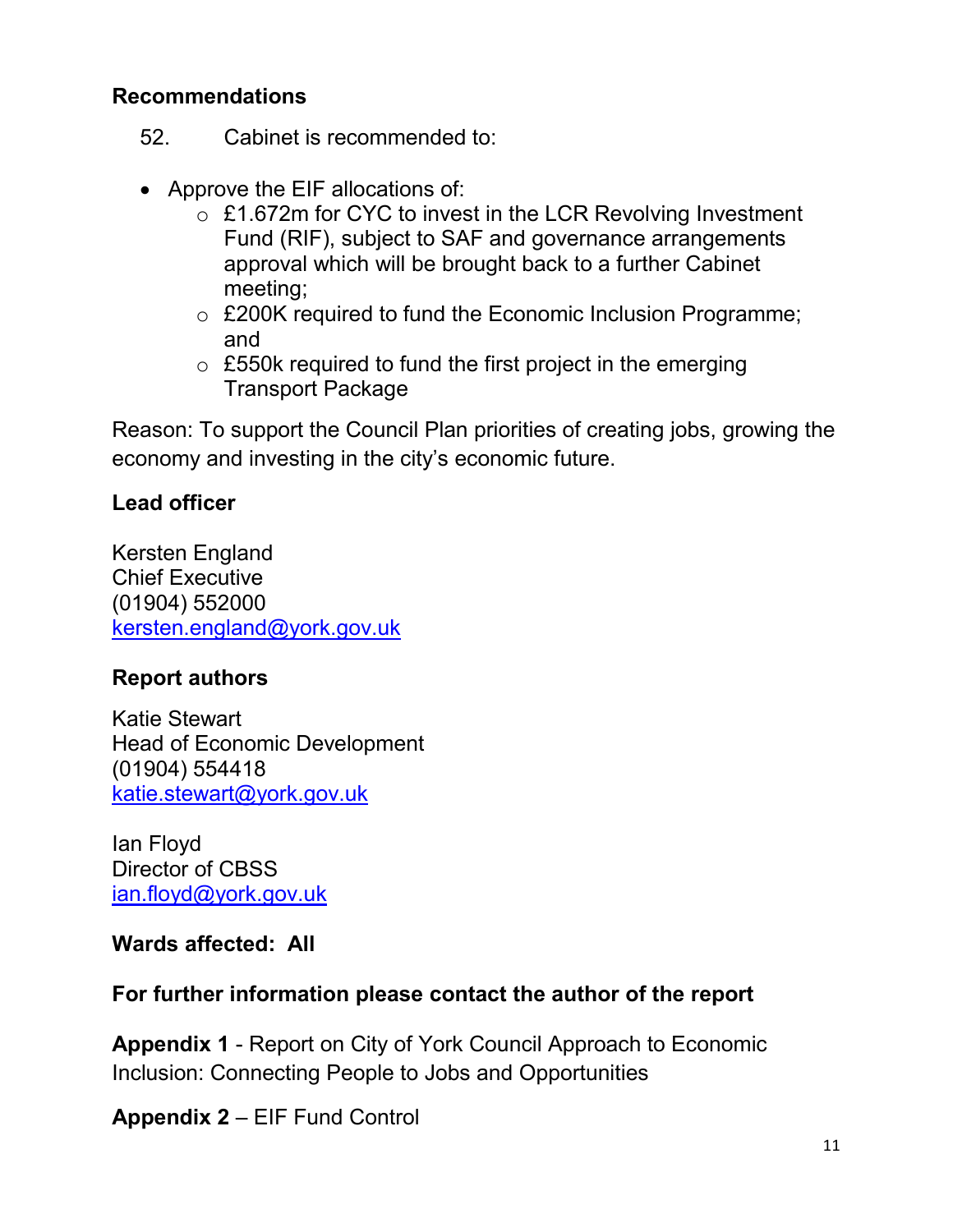# **APPENDIX 1. Report on City of York Council Approach to Economic Inclusion: Connecting People to Jobs and Opportunities**

# **1. Summary**

This report is set within the context of the Council Plan Priority 1, Creating Jobs and Growing the Economy and also the opportunity to access revenue funding from the Economic Infrastructure Fund. This paper sets out the following:

- 1. What is Economic Inclusion (including its links with Financial Inclusion)
- 2. Why we need to respond in York
- 3. Current Economic Inclusion landscape
	- $\triangleright$  Employment, enterprise and support services available
	- $\triangleright$  Those residents finding it hard to connect with jobs and opportunities
- 4. City Response, Strategic Priorities and Funding Sought
- 5. Proposed Governance arrangements for bringing forward proposals to EIF
- 6. Approval requested from the Project Board

# **Section 1: What is Economic Inclusion?**

Economic Inclusion is the term used to describe policies, programmes and interventions targeted at groups of people or places who /which are not fully able to participate in economic life either as a consumer, producer or both.

Economic Inclusion is important to:

- supporting a healthy, dynamic and diverse business base,
- improving a place in which all types of business and people can thrive and
- developing opportunities for people to create wealth and employment.

From a 'people' perspective, economic inclusion is not just about being in employment or self-employment. York's resident base can be excluded from other elements of the economy such as access to financial services. For the purpose of this paper, however, the focus is on how we collectively support the theme of Connecting People to Jobs and Opportunities that sits within Economic Inclusion.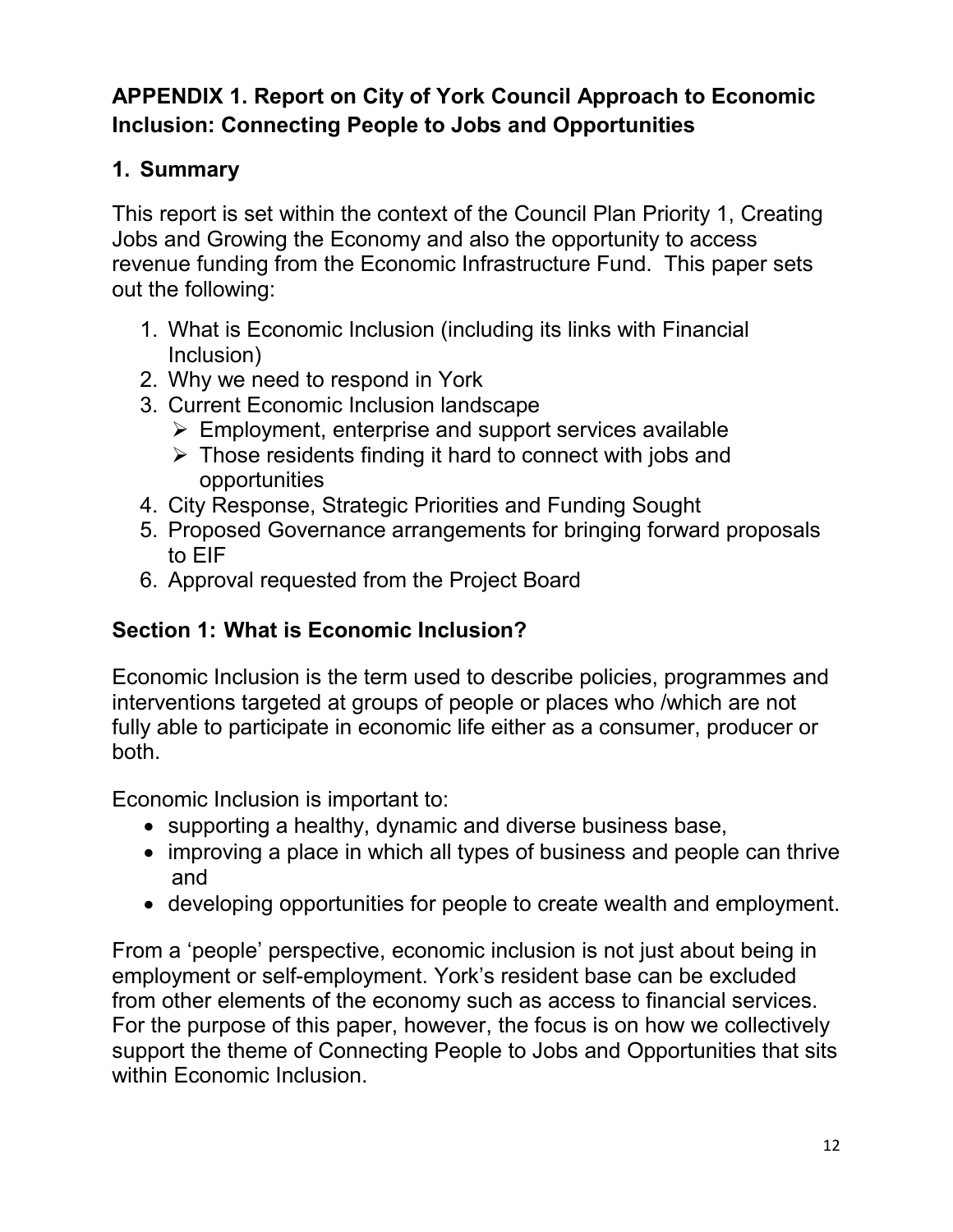Connecting People to Jobs and Opportunities is intrinsically linked to individuals' qualifications, skills, knowledge, aptitude and experience to compete for and sustain jobs or run a business, as well as transitional barriers that make it difficult for people to connect with opportunities, such as finance, childcare and transport.

The Economic Inclusion (Connecting People to Jobs and Opportunities) policy and resulting action plan is an integral part of the new Learning City multi-agency *York Employment and Skills Strategy* (to be published end January 2013)**,** which helps to underpin *York's Economic Strategy* and the *Council's Plan Ambition 1* - with its focus on economic growth and job creation, as well as the *City of York Council Fairness Commission Report* – with its focus on ensuring that the city's economic growth and prosperity can benefit **all** residents.

The ambitions of business growth and job creation is in many ways the key driver of Economic Inclusion, while the specific Economic Inclusion policy acts as an enabler to bring partners together from across the public, private and voluntary sector to find new and innovative ways to better connect **all** local people to these jobs and opportunities. It seeks to reduce the devastating personal impact and economic costs of unemployment, underemployment and worklessness, whilst at the same time supporting the city's drive towards growth and greater social equality for all.

## **Section 2: Why do we need to respond in York?**

York's economy has been described as 'resilient' during the recession, with some of the highest levels of employment in the country and lowest levels of benefit claimants, youth unemployment (18-24) and young people (16- 18) not in education, employment or training (NEET).

In common with other 'resilient' cities and towns, however, whilst we still have job vacancies there are large numbers of local people who continue to find it difficult to connect with jobs or become self-employed and progress through the labour market. These people tend to have low qualification levels, more often live in areas of deprivation, where intergenerational worklessness and single parent families is more common and for those who have found jobs during the recession, many have suffered employment 'churn' (in and out of jobs). Many also have significant health problems and need long-term, personalised support before they are in a position to enter or re-enter the labour market.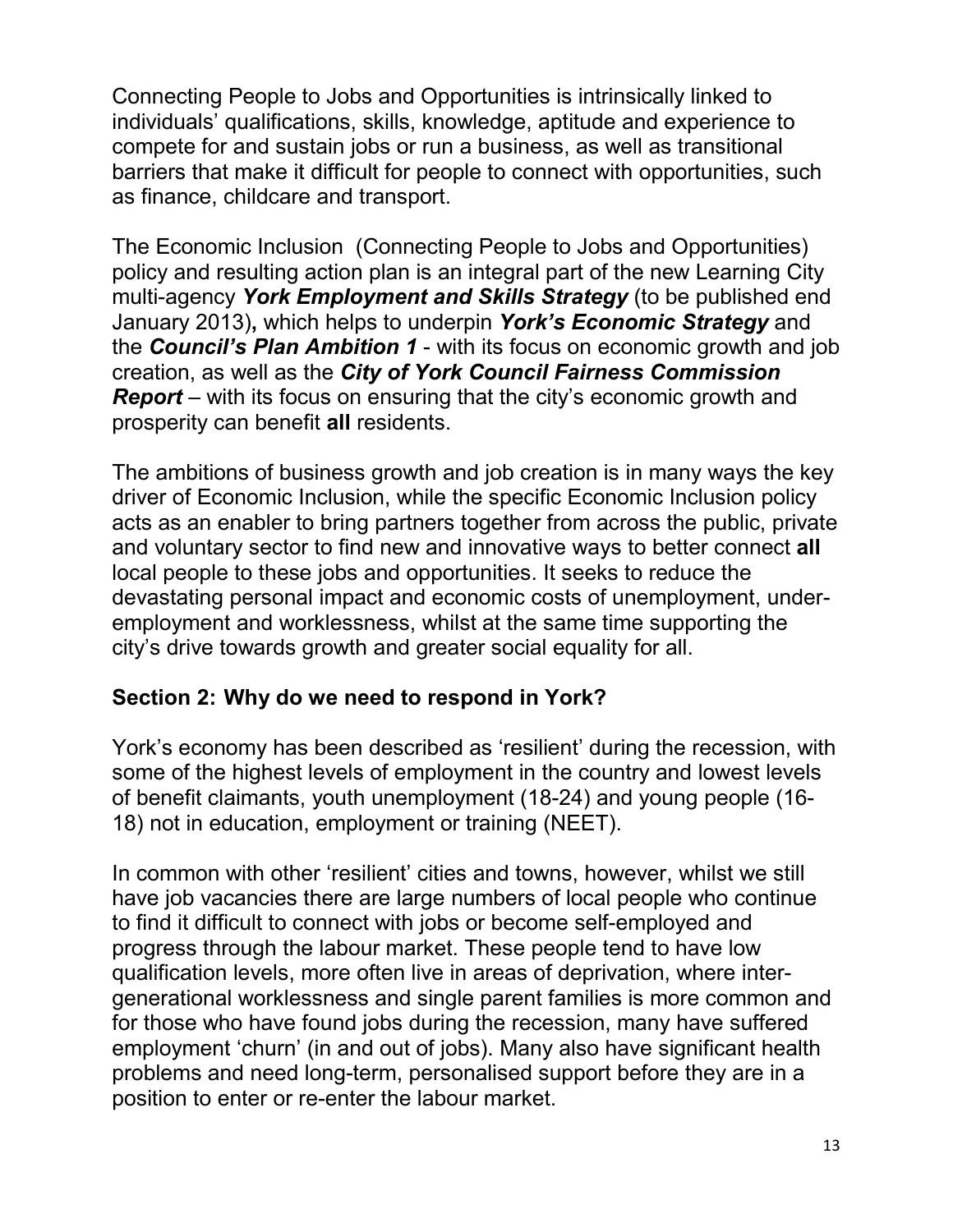In addition, despite the high level education and knowledge assets of the universities and colleges, the city has a lower than average proportion of employment in private sector knowledge businesses and many of our most skilled graduates who do decide to stay in the city, frequently find it difficult to find jobs that fully use their high skills. This can result in graduates being under-employed, taking lower level jobs that would otherwise be suitable entry level jobs for local, indigenous residents.

Experience suggests that increasing the supply of jobs is not enough if local people are either unable or unwilling to access them. Unless local people are equipped to compete for these jobs and jobs are generated at different levels, with employers who embrace a 'diverse workforce', there is unlikely to be a reduction in worklessness, many graduates will remain under-employed, and good quality jobs will be filled by mobile residents from elsewhere.

Furthermore, increasing the number of residents in work is not the same as increasing the number of jobs in the city. We know, from the recent Ekosgen LEP research (July 2012) that significant numbers of York residents commute out of the city and large numbers of workers commute in. The 'travel to work' area is increasing and even for lower skilled jobs travel distances, though generally less, can still be significant. Both young people moving into the labour market and older adult residents, seeking to return to work, will need to consider opportunities over a much wider geographic area than just York.

Not only can economic exclusion have devastating effects on individual's lives and children's life chances, but it also inflicts huge costs on the city's economy and society, including:

- **Higher risks of unemployment**  Adults with poor basic literacy and numeracy skills are up to five times more likely to be unemployed or out of the labour market than those with adequate skills
- **A lack of appropriately skilled workers that impedes productivity**  – Educational underachievement and shortages in relevant skills and competencies have a direct impact on the supply of talented individuals in the workforce. This in turn contributes to the productivity gap between York and other UK and international competitors, that we are seeking to address in order to increase the competitiveness and growth of our city's businesses.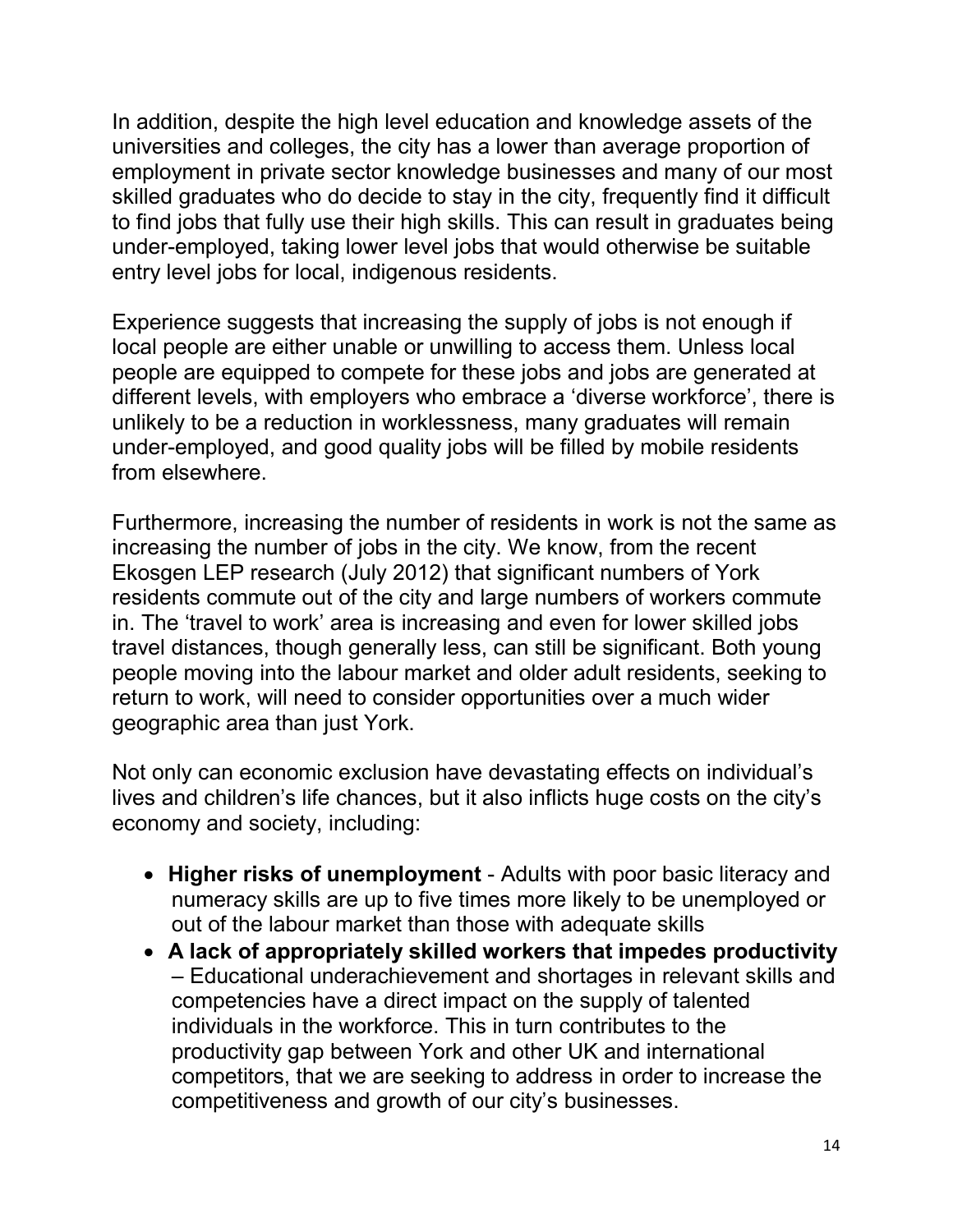- **Lack of customers**  low income or benefit dependency can reduce the City's spending power
- **Inefficient use of human resources** with employers not making best use of the talent available, particularly in terms of underemployed Graduates

Whilst local people have no absolute right to fill jobs that are created in the city, it is arguably the responsibility of local agencies to assist them to do so and to access appropriate opportunities in the wider travel to work area beyond the city.

In partnership, we need to:

- Ensure that there is the right range of jobs in the city, so that people with different skill levels and personal circumstances can enter and progress through the labour market and that employers are supportive of a diverse workforce to enable opportunities for all; *(Economic Strategy, York Economic Partnership lead)*
- Address 'supply side' barriers to work and self-employment, including equipping people with the right skills, knowledge, attitudes and experience to enable them to compete effectively; *(York's Employment and Skills Strategy, Learning City York lead)* and
- Remove transitional barriers that make it difficult for people to compete for jobs or start up a business, addressing transport, benefit and childcare barriers, ensuring that there is a good supply of high quality information, advice and guidance (IAG) about the job opportunities and business start-up support that are available *(overlap between York's Employment and Skills Strategy and CYC Financial Inclusion Strategy, Financial Inclusion Network lead)*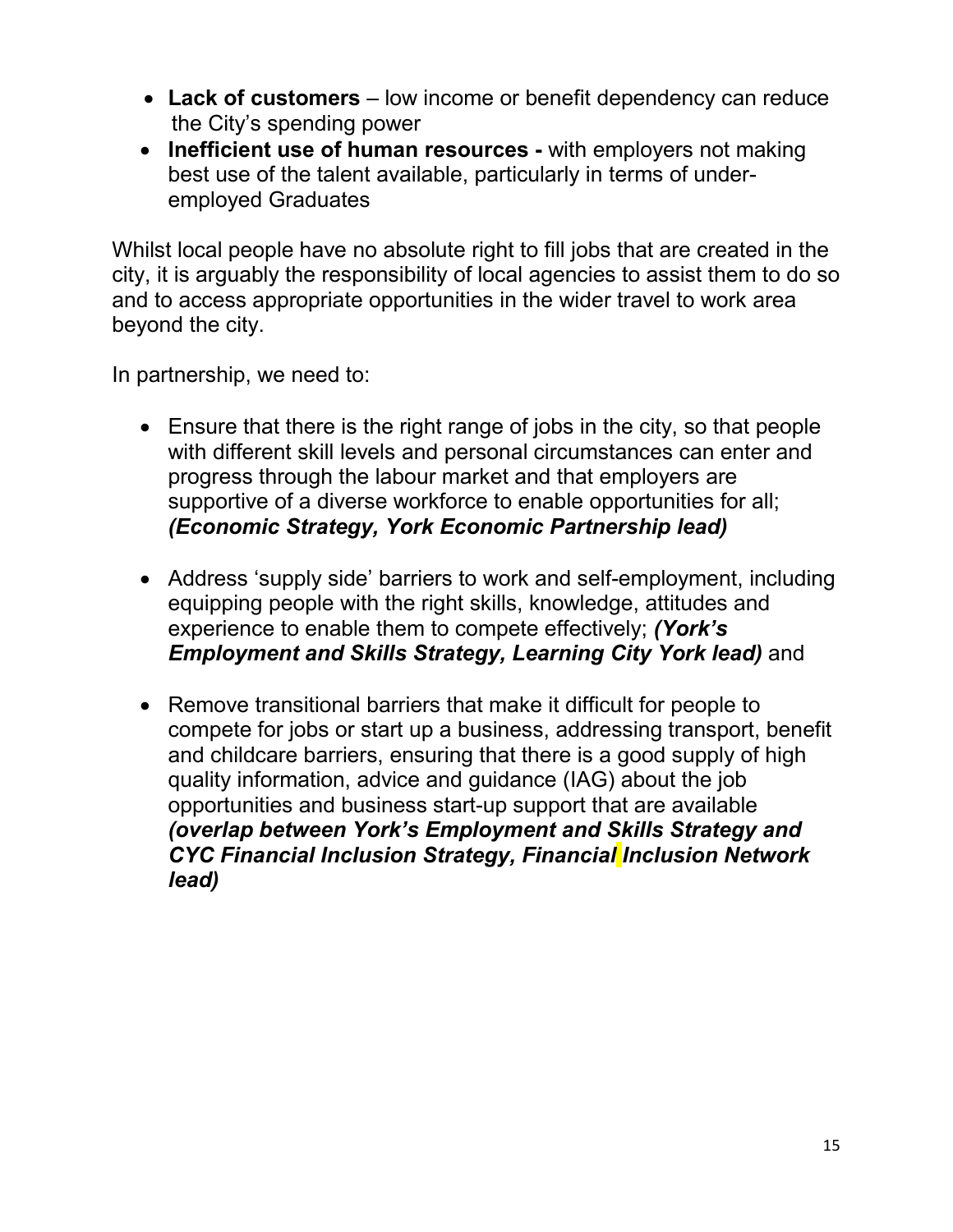

## **3.1 Support Services Available to Residents and Employers**

In the preparation of this policy document a comprehensive mapping exercise was undertaken by Learning City York in partnership with Job Centre Plus, as part of the *York Employment and Skills Strategy*. This exercise has captured the current landscape of employment, enterprise and transitional support services available to residents across the city delivered by City of York Council, in its own right, and wider City partners.

Despite the plethora of programmes available to support people connect with jobs and opportunities, there are still areas of York and particularly groups of adults that find it difficult to engage and progress through the labour and enterprise market, at the level that best fits their individual circumstances and aspirations (see section 3.2).

Whilst Job Centre Plus (JCP) hold the statutory responsibility to provide support for all ages of Benefit claimants to get back into work, employability, training and advice programmes operate within a fragmented funding landscape which currently creates gaps for particular residents not only in their understanding of the offer and how and where to access the support, but also the lack of coherent provision that meets their specific needs.

The market place also creates challenges for employers, particularly SMEs, in terms of navigating the different recruitment options and services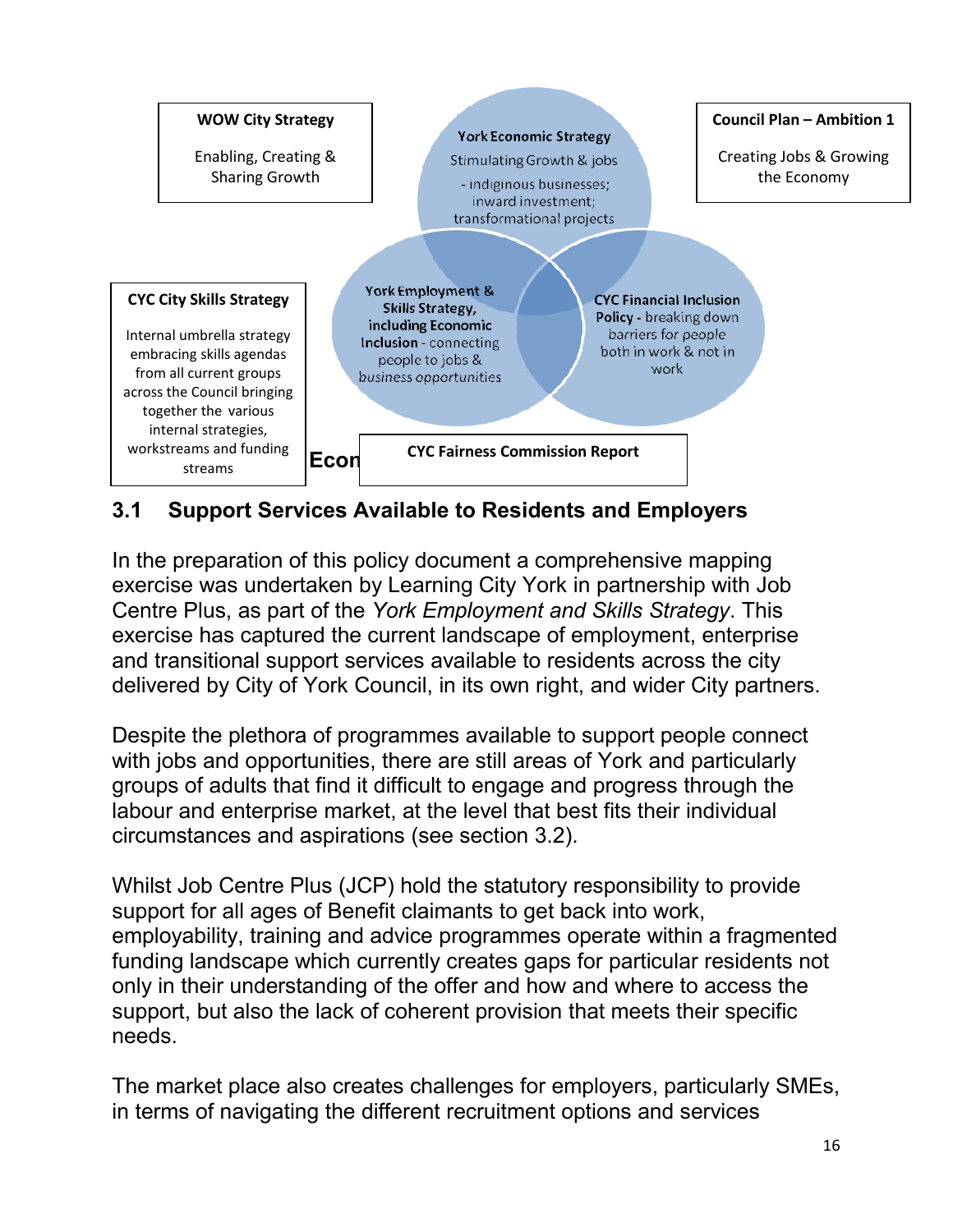available, as well as accessing public funded training and wage incentive opportunities.

# **3.2 Where Additional Support is Needed**

This section focuses on which residents are finding it hard to access employment and / or self-employment through the support that is already available in York and where it seems that additional support is most likely to be needed to improve the prospects of **all** local people.

## **3.2.1 York's Profile for Residents on Out-of-Work Benefits**

Whilst there are out-of-work claimants across all ages and living in all parts of York, through the Assessment of Need within the *York Employment and Skills Strategy* we know that there are particular disparities in different neighbourhoods, as well as disparities and inequalities in employment and economic activity rates among certain groups. By tracking these trends and characteristics of benefit claimants , we are able to adopt a more consistent and evidence-based approach to policy development on tackling worklessness, under-employment and economic exclusion.

|                                                                   | <b>Feb 2007</b><br>(pre-<br>recession) | <b>Feb 2012</b> | <b>Share of</b><br><b>Workless</b><br><b>Claimants 2012</b> |
|-------------------------------------------------------------------|----------------------------------------|-----------------|-------------------------------------------------------------|
| <b>Job Seeker</b><br>Number and % of<br>working age<br>population | $1,853:1.5\%$                          | 3,682:2.7%      | 36%<br>$($ <sup><math>\wedge</math></sup> )                 |
| <b>ESA &amp; Incapacity</b><br><b>Benefits</b>                    | $5.530 : 4.2\%$                        | $5,020:3.6\%$   | 50%                                                         |
| Lone Parent<br>Income Support                                     | $1,530:1.2\%$                          | $1,100:0.8\%$   | 11%                                                         |
| Other on income<br>related benefits                               | 367                                    | 328             | 3%                                                          |
| <b>Total Key Out-of-</b><br>work benefits                         | 9,280:7.1%                             | 10,130:7.3%     | 100%                                                        |

**Source: DWP Out of Work Benefit Claimants via NOMISWEB** 

**3.2.2 Key facts and stats about Worklessness / Unemployment / Under-employment:**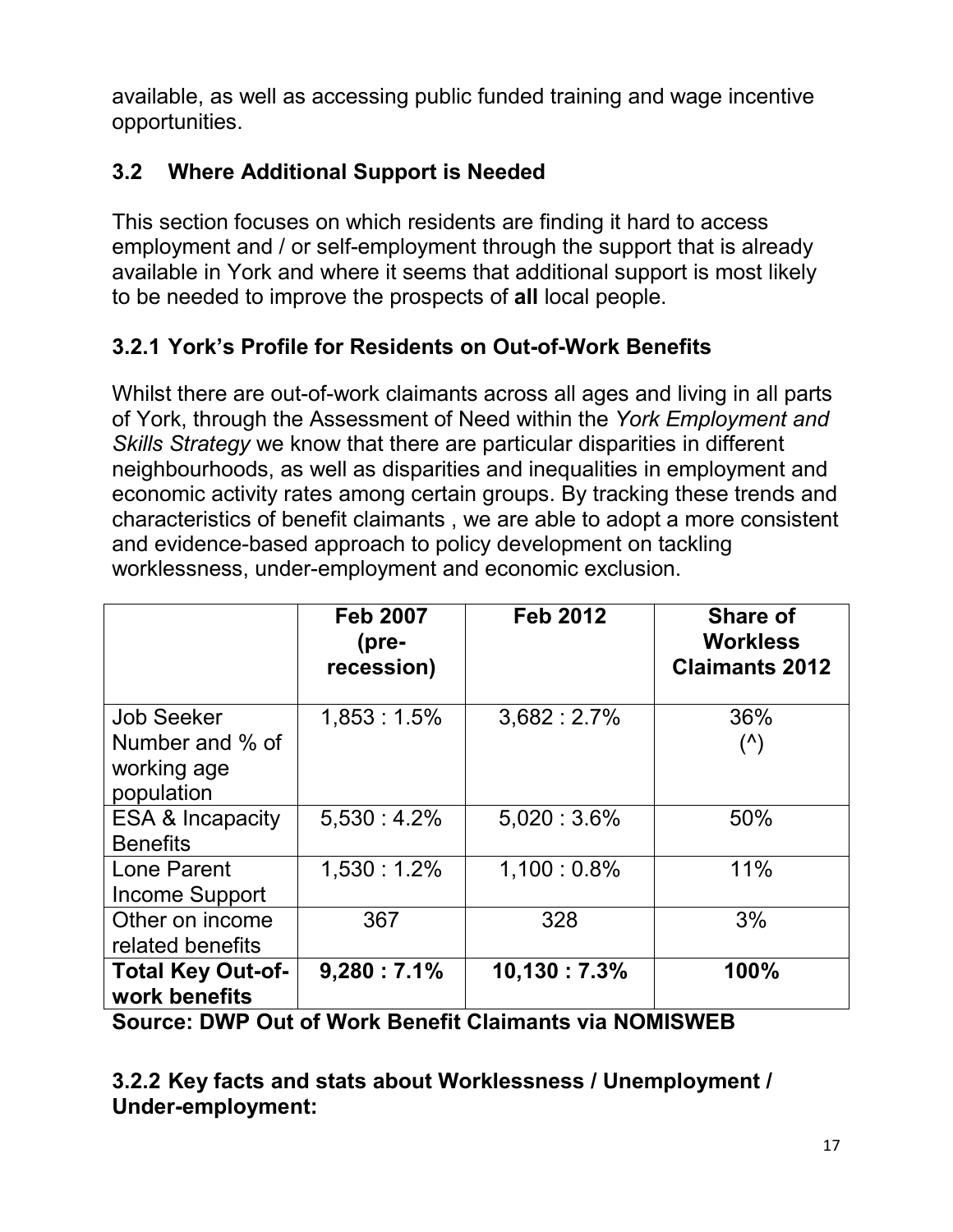#### **Top 5 increases in Jobs Seekers Allowance April 2011 – 12 (by age, gender, duration)**

- $\bullet$  18-24 year olds claiming 6-12 months  $+$  = 65% from 185 to 305
- 25-49 year olds claiming 2 years  $+ = 56.7\%$  from 150 to 235
- $\bullet$  50+ year olds claiming 6 months + = 43.6% from 195 to 280
- Longer-term claimants (all ages) 12 months  $+ = 43.6\%$  from xxx to 725
- Female claimants whilst male claimants still account for the majority (~70%) of all claimants, there have been higher % increases seen from female claimants at every age and duration of unemployment. The highest female proportion of long term JSA is in the Aged 24 and under, claiming for over 6 months category.

## **Youth Unemployment (18-24, including Graduates)**

- Overall figures for youth unemployment (18-24) could be perceived as being relatively positive. The  $4<sup>th</sup>$  lowest of 64 UK comparator cities, with claimant figures remaining fairly constant since 2010 (~850-1000 per month).
- However, whilst short term unemployment within this age group ie: unemployed for less than 6 months has been reducing, there has been a significant increase in those claiming benefits for 6 or 12 months+ in the last year. Of the 920 unemployed 18-24 year olds (as at April 2012) there were 205 that had been out of employment for more than six months, with 100 of these being without employment for over 12 months (compared to only 30 in April 2011).
- In September 2012, Graduates accounted for 19% (164) of total youth unemployment (860); in November 2012 this figure, whilst reduced to 100, still accounted for 11% of total youth unemployment

## **By Neighbourhood**

• Worklessness is concentrated and has risen in particular neighbourhoods with 50% of Job Seeker claimants living in the city's 5 most deprived wards of Westfield, Clifton, Tang Hall, Acomb and Hull Road.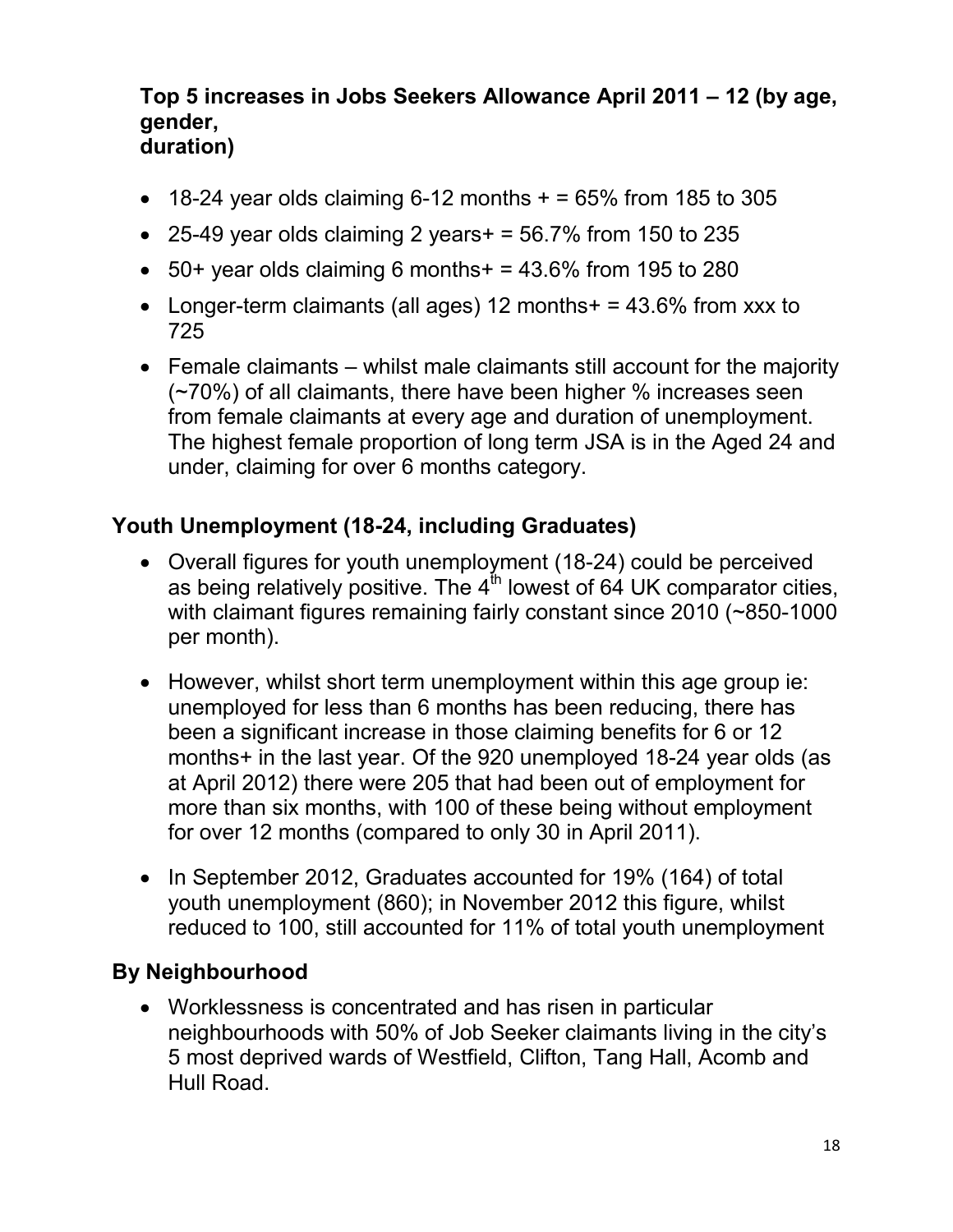• There is an unemployment rate of 30% within the 8 most deprived 'lower super output areas' in York which are home to around 13,000 people, just under 7% of the York's population

## **Lone Parents (claiming Income Support)**

- 44% of all lone parents in York are not working
- Through the needs assessment for *York's Child Poverty Strategy*, we know that 12.8% of children and young people in York (4450) live in poverty and in terms of family characteristics, we know that for every 100 children in poverty 73 belong to a Lone Parent household (9 higher than the region)

## **Adults with Learning Disabilities**

• The number of adults with learning disabilities with employment in York fell in 2009/10 to 4.3% from 5.8% which is a higher fall in % terms than the regional rate.

#### **General Characteristics and Barriers for Residents**

Local intelligence gathered through JCP, City of York Council Family Learning and Future Prospects identifies the following characteristics and barriers to work for many residents:

- Literacy, including digital literacy (36% of those on JSA have below L2 qualifications)
- Lack of recent work experience
- Health problems (less prevalent in lone parent families)
- Lack of self-confidence and self-esteem
- Recognising the length of the journey to work varies considerably
- Addressing financial and 'better-off' concerns
- Raising motivation and linking it to the positive impact and benefits that 'work' can have on children within the family

## **3.2.3 Key facts and stats about Jobs and Opportunities**

• In the last year, there have been an average of 1800 job vacancies advertised by JCP every month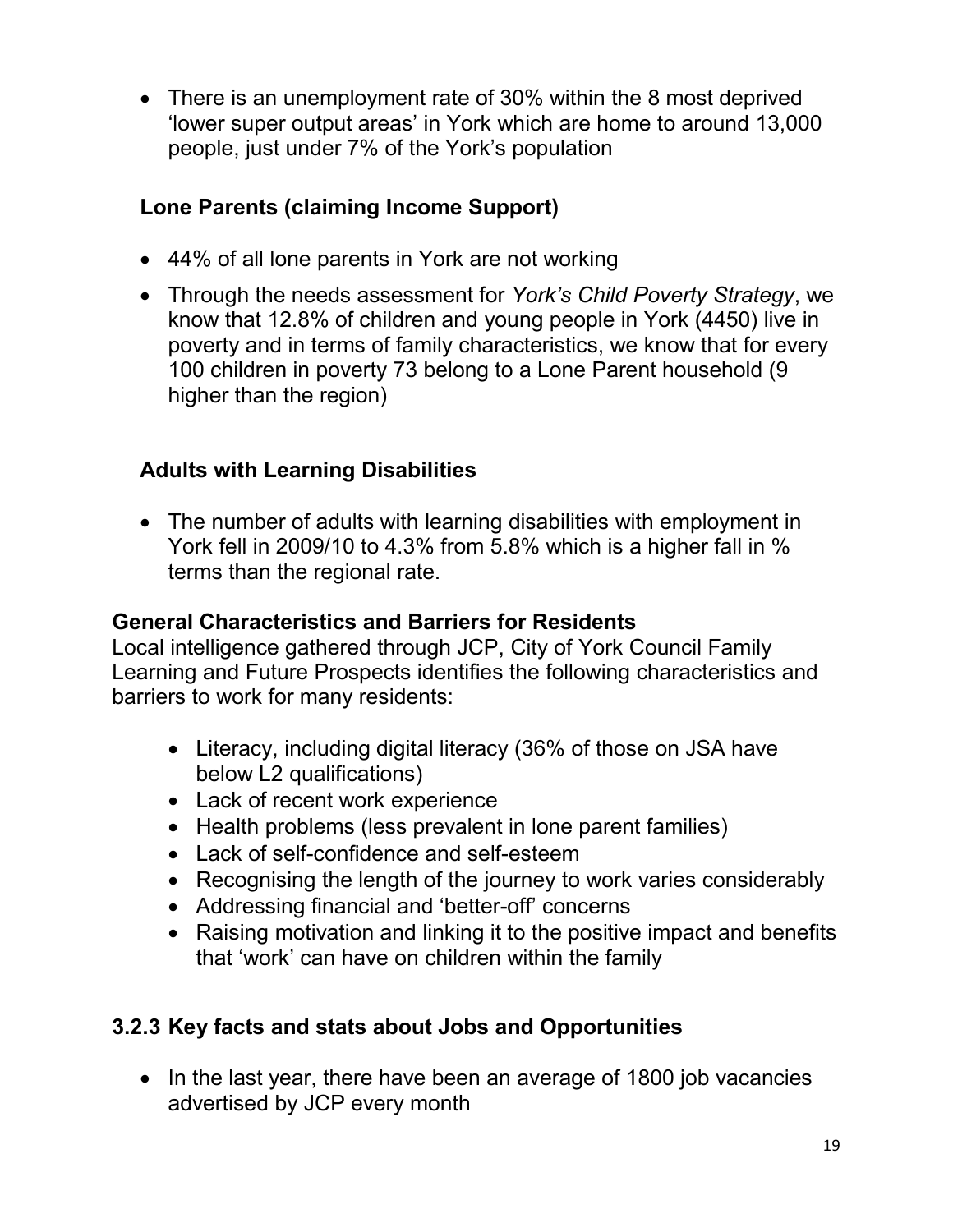- There is often a mis-match between jobs sought and jobs available, particularly in terms of unfilled vacancies for care assistant and home care, telesales, cheffing and over demand for general office work
- Most jobs, through JCP, are entry level and lower paid
- Some low paid, entry level are being taken by Graduates, who are unable to access Graduate level jobs

## **Section 4: City Response, Strategic Priorities and Funding Sought**

## **4.1 City Response**

Whilst the statutory responsibility for supporting all ages of benefit claimants lies with Job Centre Plus, Learning City York (City of York Council) has set up two multi-agency groups to bring stakeholders together to better plan and cohere activities to support residents in York:

- the strategic 'Economic Inclusion Group' which brings together the LA (Economic Development, Education and Skills, Employment and Skills delivery services) with JCP, Skills Funding Agency, National Careers Service, Higher York, Your Consortium (voluntary / community sector), York College and Citizens Advice Bureau to review local evidence, set strategic priorities against city ambitions and agree a development plan to target activity and maximise the alignment of funding streams to tackle local priorities
- **the operational 'Connecting People to Jobs and Opportunities Network'** – a wider operational and implementation network that currently brings together core employment support providers and agencies, including Future Prospects, JCP, Work Programme Providers, York CVS, National Careers Service, CAB, Youth Support Services and other training providers. The group meets to share good practice and keep up-to-date with local, regional and national developments in terms of all aspects of employment, training and support services for **working age adults seeking work, selfemployment or facing redundancy**. The network enables partners to share information about their respective offers for residents and employers and to continue to build effective working relationships with other providers and intermediary agencies in developing a quality offer to support 'Connecting People to Jobs and Opportunities' and the key strategic priorities and outcomes identified within the wider Learning City *'York Employment and Skills Strategy'*.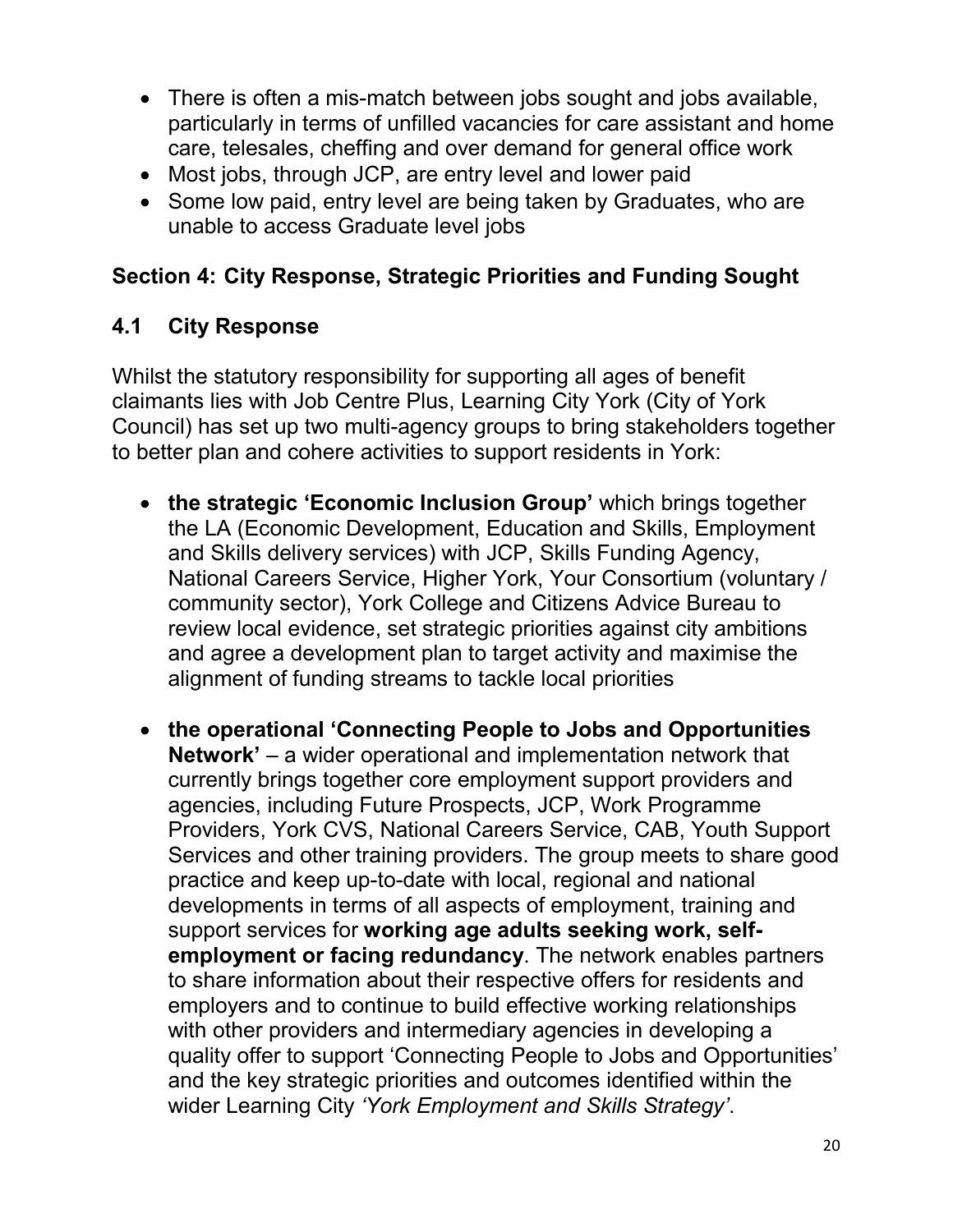In addition, Learning City is currently supporting a Scrutiny Committee that is focusing on Youth Unemployment, ensuring that both the research and consultation of the Committee and resulting recommendations are aligned with the work of the two groups above.

# **4.2 Strategic Priorities for the City & Funding Support**

In the current economic environment, it is difficult to know whether the overall number of people on out of-work benefits or those that are underemployed in York can realistically be reduced by 2015. Much will depend on the ability of the private sector to grow and create new jobs, as well as the stimulus brought about by realizing inward investment opportunities and transformational capital projects in the city. It will also depend, in part, on the impact of the Government's welfare reform programme.

In the meantime, however, there continues to be unfilled job vacancies in the city.

Based on gap analysis in provision and employment services identified in Learning City's Employment and Skills Assessment of Need, the **Economic Inclusion Group** has identified 3 themed priorities against which it is seeking to work with partners to generate a range of activity, programmes and initiatives to add value to the market place and better connect **all** residents with existing and future jobs and opportunities over the next 3 years:

- 1. Transitional support
- 2. Routes to Employment
- 3. Creating Employment Opportunities

New skills and labour market interventions will wrap around the mainstream provision offered by the Department for Work and Pensions, Job Centre Plus, the Skills Funding Agency, National Careers Service and Higher Education for Funding Council.

It is intended that where programmes, activities and initiatives require additional resources, project proposals will be submitted to access funding from the: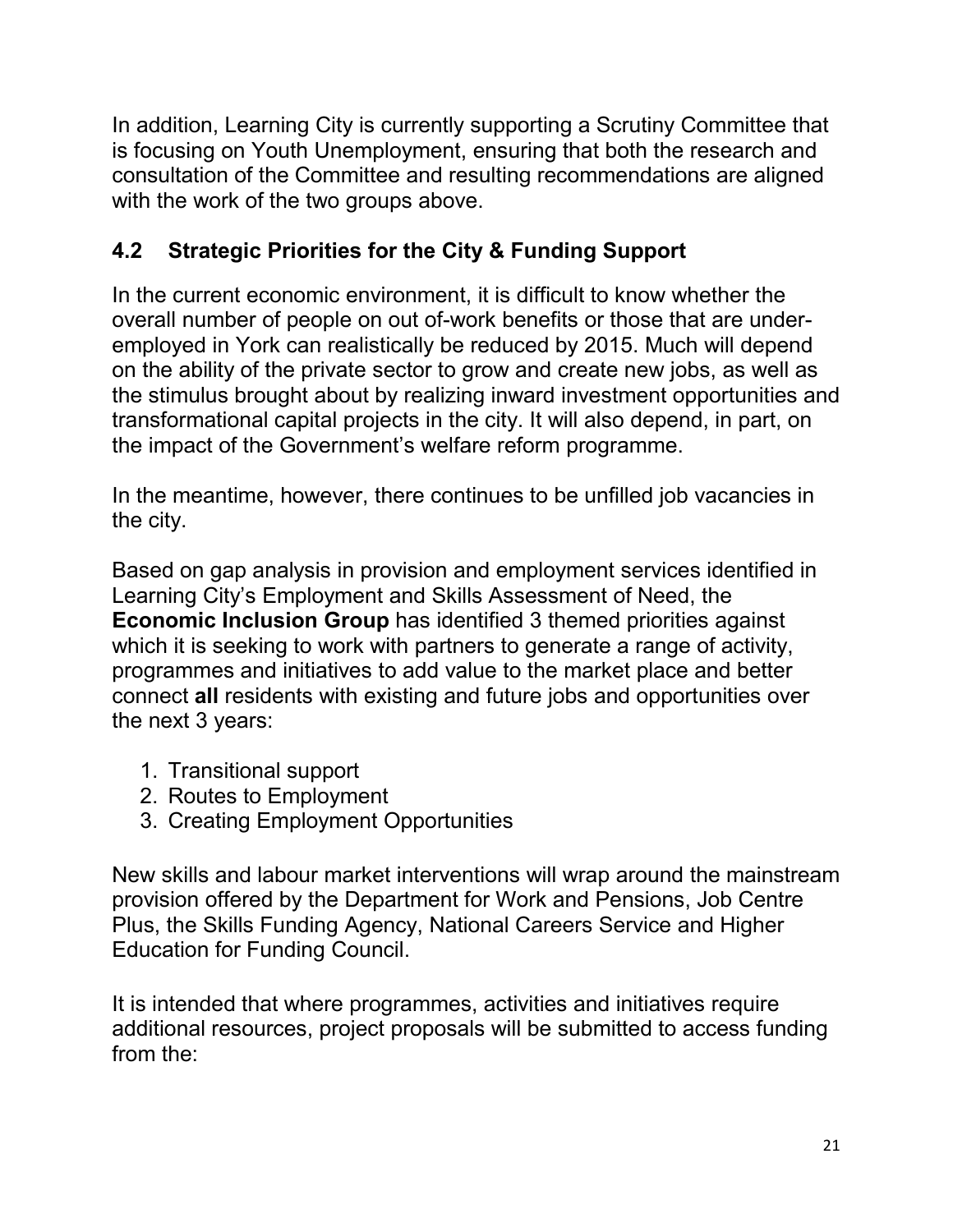- Economic Inclusion strand of City of York's Council Economic Infrastructure Fund,
- Regional Flexible Support Fund available through Job Centre Plus or
- Financial Inclusion strand of CYC's Economic Infrastructure Fund

Funding is will be used across the following range of strategic priorities:

## **1. Transitional Support**

 $\overline{a}$ 

For residents who are seeking work and / or facing redundancy, with a focus on:

- **Jobs Fairs** building on the success of the October 2012 York Jobs Fair<sup>2</sup>, EIF funding is sought to support two high profile York Jobs Fairs annually to 2015, enabling job seekers and those facing redundancy to meet face to face with recruiting employers, as well as employment support agencies and training providers, moving to a sustainable co-financed model with partners if practicable.
- **Work Experience opportunities** we need to develop and extend work placements and volunteering opportunities for people outside the labour market, to enable them to gain recent experience, build personal confidence and an employer reference. From the experience of York's local JCP team, 50% of clients who benefit from a 25-30 hour placement opportunity of between 2 and 8 weeks, whilst still on benefits, move into sustainable employment. Some of the larger voluntary and community sector organizations are well placed to support the requirements for JCP, but would need additional volunteer coordinator capacity to support this development.
- **Simplifying access to Information, Advice and Guidance**  for jobs, training, careers and self-employment / business startup; which could include the co-location of multi-agency services available to residents
- **Removing financial barriers**  debt advice and better-offer measures can be supported via the Financial Inclusion Policy and action plan

<sup>&</sup>lt;sup>2</sup> funded by Learning City York and CYC Economic Development Unit and co-ordinated by Future Prospects in partnership with Job Centre Plus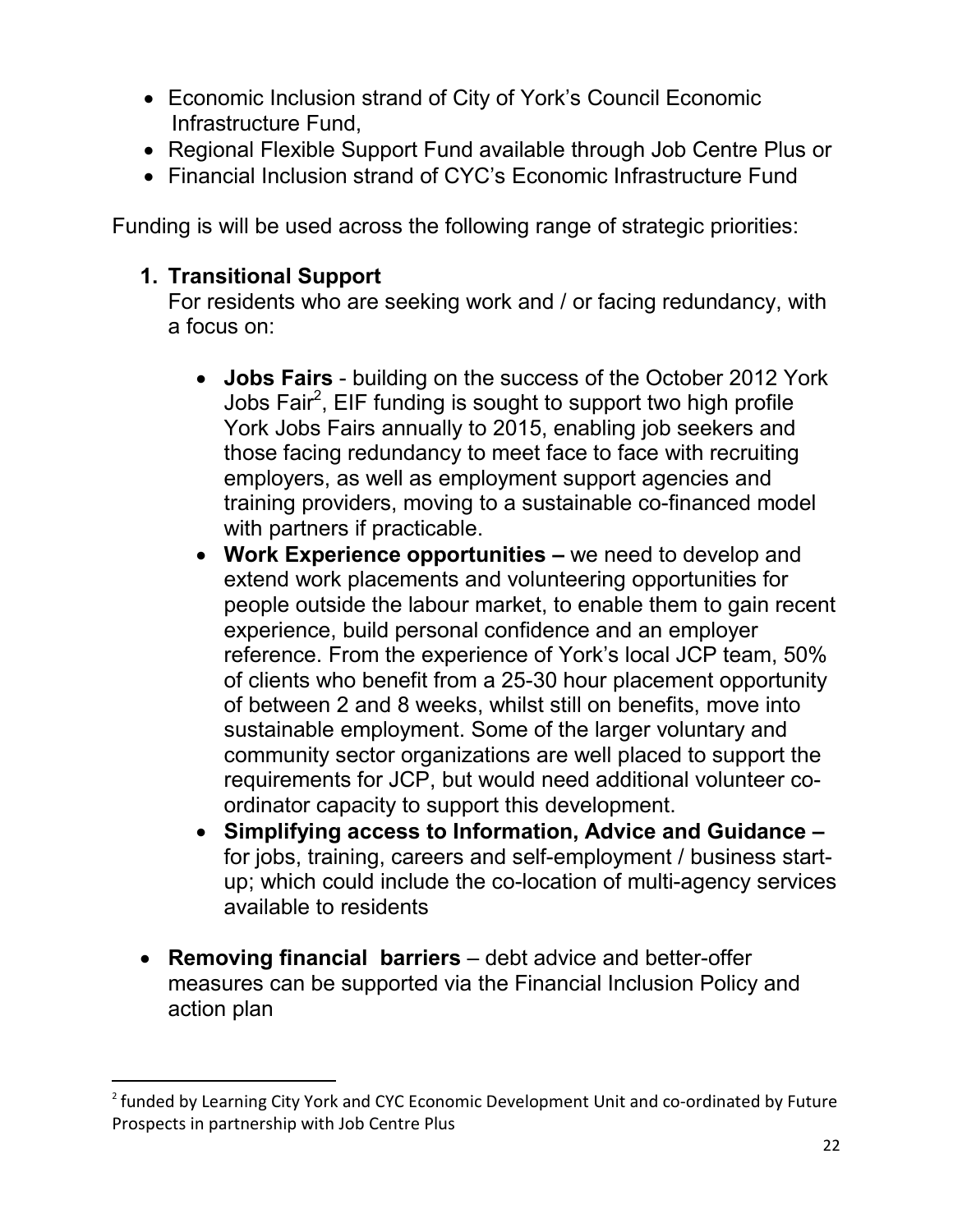• **Transport barriers** – a recommendation from the Scrutiny Committee to support young unemployed 18-24 year olds is currently being scoped and clarification is being sought regarding recent national announcements about travel support to be made available through JCP for  $1<sup>st</sup>$  jobbers.

## **2. Routes to Employment and Self-employment**

Targeted programmes to equip residents with the right skills, knowledge, attitudes and experience to support their route to sustainable employment / self-employment and match them to current and future vacancies. With a focus on:

- $\triangleright$  Young People (18-24), including Graduates and those requiring pre-employment / pre-Apprenticeship training
- $\triangleright$  Lone Parents & workless parents receiving the new free childcare entitlement for 2 year olds
- $\triangleright$  Older People (over 50)
- $\triangleright$  Adults with Disabilities (including mental health)
- $\triangleright$  Those who are socially excluded
- $\triangleright$  Addressing the basic skills deficit of adults on out-of-work benefits (literacy, numeracy and IT/ digital literacy)

# **3. Creating Employment Opportunities**

Targeted activities that promote the business case for a diverse workforce and that maximize local recruitment and training opportunities, with a focus on:

- City of York Council, in its own right (linking to actions identified within *CYCs Single Equalities Scheme*)
- CYC's Procurement and Commissioning Framework to influence the employment and recruitment practices of suppliers and commissioned services
- Working alongside transformational capital projects such as those supported by City of York Council's Economic Infrastructure Fund, the regional growth fund, as well as other major capital projects approved across the city and inward investment developments
- The wider business community